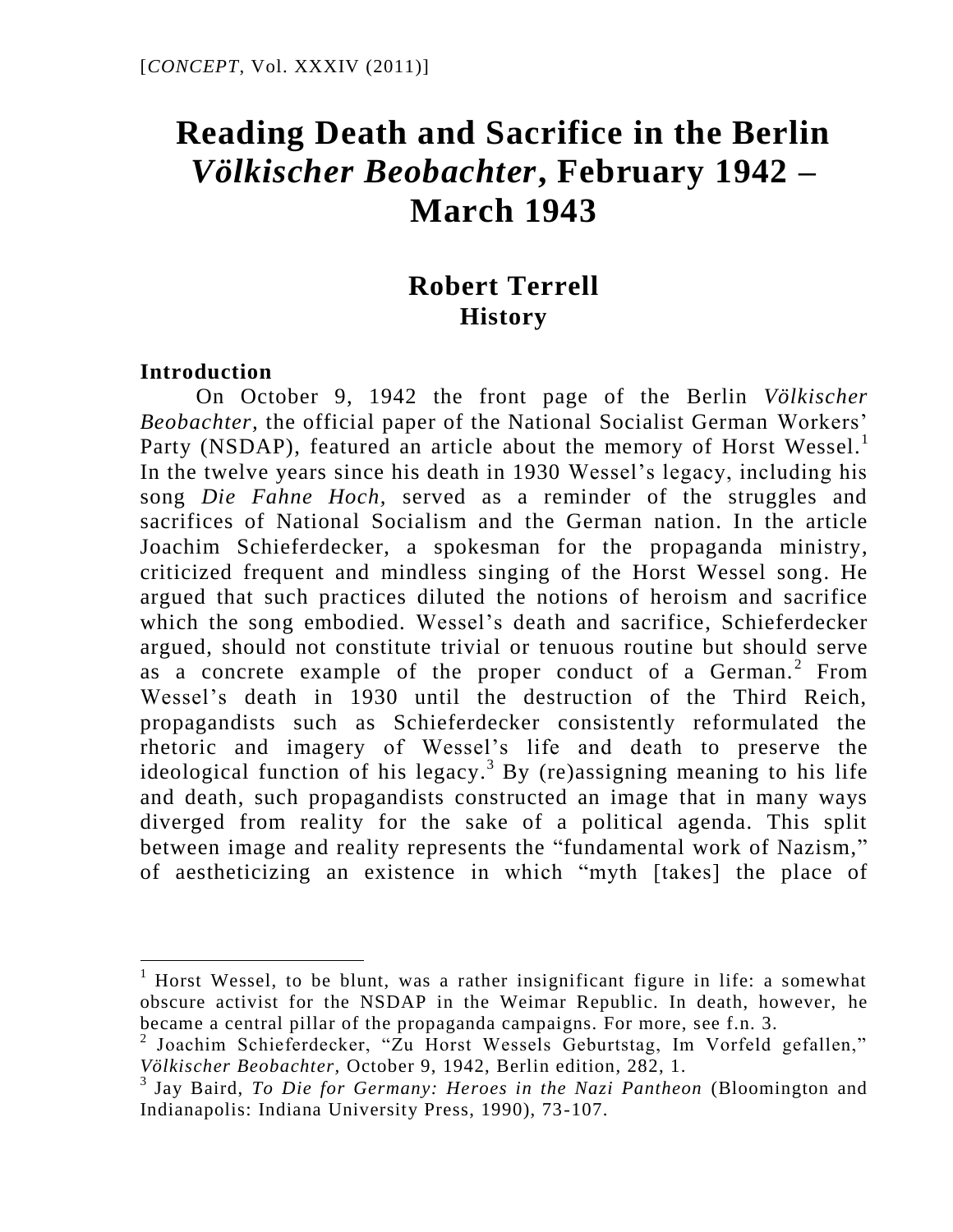objectively conceived history."<sup>4</sup> The labor of propagandists to produce subjective meanings to historical realities blurred the lines between the real and the myth.

This essay probes the work of propagandists in the Berlin *Völkischer Beobachter* (*VB*) as they constructed and reconstructed subjective meanings of war, death and sacrifice. The chronology spans from Operation Barbarossa, the German invasion of the Soviet Union, to *Heldengedenktag,* or Heroes Memorial Day in March 1943. Within this period the Wehrmacht initially won a long line of victories leading to Moscow and subsequently suffered their first major defeats in Moscow and Stalingrad. In Berlin and Germany in general, bombings were rare, the material standard of life remained relatively high, and daily life was surprisingly stable.<sup>5</sup> Still, Germans had to make sense of newspaper reports, radio broadcasts and personal stories about the enormous death tolls in the East. For readers, the *VB* represented an episteme: a body of knowledge or information, and a resource for rationalizing or making sense of the world around them. Reading the *VB* however, meant consuming and interpreting the iconography and aestheticized reality constructed by propagandists. Although examining this iconography cannot address the extent to which Berliners "bought" the propagandized image, it can show the ways that propagandists attempted to control subjective values by attaching specific subjective meanings to historical realities. 6

Historian Michael Geyer argues that by 1942 many Nazi leaders and ideologues including Adolf Hitler, Joseph Goebbels, and Alfred Jodl intentionally pushed the military toward mass death as a means of protecting and preserving Nazi ideology. In their romanticized and aestheticized view, to die on the rubble of one"s dreams immortalized the dream itself. Men die but ideas live on. Furthermore, acts of sacrifice and sacrificial death became a marker of German identity under National Socialism.<sup>7</sup> Sacrifice, as Geoffrey Cocks writes, was "proof of loyalty

<sup>4</sup> Modris Eksteins, *Rites of Spring: The Great War and the Birth of the Modern Age*  (Boston and New York: Mariner Books, 2000), 300-331, here 313.

See for example Götz Aly, *Hitler's Beneficiaries: Plunder, Racial War, and the Nazi Welfare State* (New York: Metropolitan Books, 2006).

<sup>6</sup> Robert Gellately employs a similar methodology in Robert Gellately, *Backing Hitler: Consent and Coercion in Nazi Germany* (New York and Oxford: Oxford University Press, 2001), especially 6.

<sup>7</sup> Michael Geyer, ""There is a Land Where Everything is Pure: Its Name is Land of Death" Some Observations on Catastrophic Nationalism" in Greg Eghigian and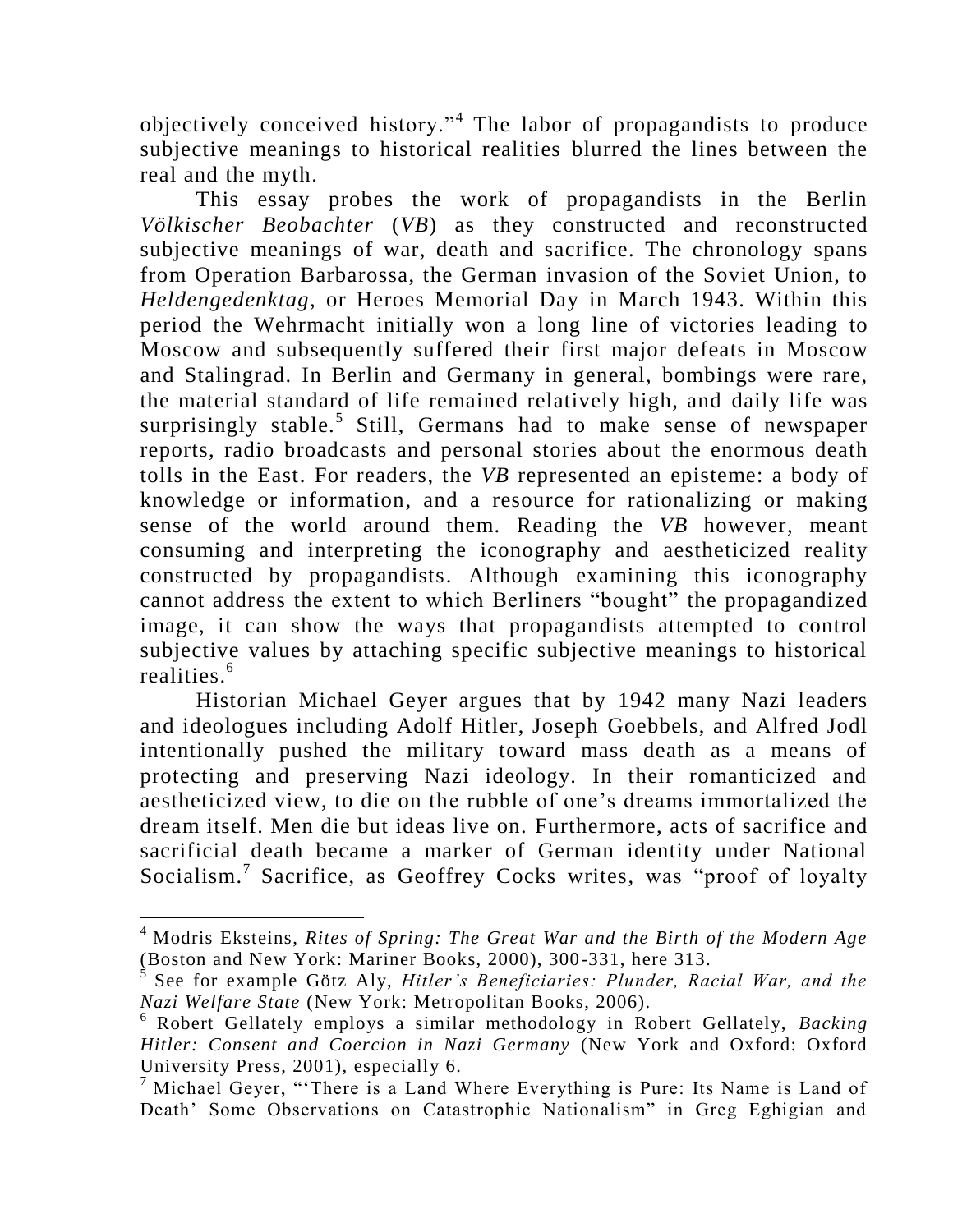and racial worth."<sup>8</sup> In the Berlin *VB*, the penchant for death as a means of victory or immortality extended beyond military and political officials. From Barbarossa to *Heldengedenktag* 1943, the *VB* increasingly advocated the act of sacrificial death and promoted it as a means to achieve victory and immortality. But along with shifting meanings of death, sacrifice, and victory, propagandists also began to restructure the "cause" or aim of the war. By March 1943, *VB* propagandists encouraged readers to imagine themselves as bearers of – and potential sacrifices for – a war not only about National Socialism or Germany, but in fact about all of European hegemony.

# **Dying for the Reich**

 $\overline{a}$ 

In April of 1942 the party chancellery ruled that the words "wounded" and "fallen" could only be used in military obituaries. In addition, obituaries for air raid victims were deemed unworthy of the Iron Cross which previously accompanied them. In her recent dissertation, Monica Black argued that this ruling suggests that the death of a soldier – a much more "active death" than the relatively "passive death" of a civilian – denoted a much higher level of commitment to the cause. To be sure, the ruling demonstrates the way the state inserted itself into the realm of subjective values. Though it dealt with air raid victims, the ruling came a few months after the *Ostheer,* or Eastern Army, suffered its first major defeat in Moscow – a relative climax in the growing death tolls of Operation Barbarossa. Across Germany, the repercussions of the invasion had inspired the colloquialism "we are beating ourselves to death" – and indeed, by the end of the first year of Barbarossa, over 1,300,000 *Ostheer* soldiers were wounded or dead;

Matthew Paul Berg, eds., *Sacrifice and National Belonging in Twentieth-Century*  Germany (College Station: Texas A&M University Press, 2002), 118-147, especially 131-141.

<sup>&</sup>lt;sup>8</sup> Geoffrey Cocks, "Modern Pain and Nazi Panic" in Paul Betts and Greg Eghigian eds., *Pain and Prosperity: Reconsidering Twentieth-Century German History*  (Stanford: Stanford University Press, 2003), 88-109, here 103.

<sup>&</sup>lt;sup>9</sup> Monica Black, "The Meaning of Death and the Making of Three Berlins," PhD dissertation, University of Virginia, 2006. 107. Black has recently published a monograph based on the dissertation, see Monica Black, *Death in Berlin: From Weimar to Divided Germany* (Cambridge: Cambridge University Press, 2010); see also Ian Kershaw, "War and political violence in twentieth-century Europe", *Journal of Contemporary European History,* 14 (2005), 107-123.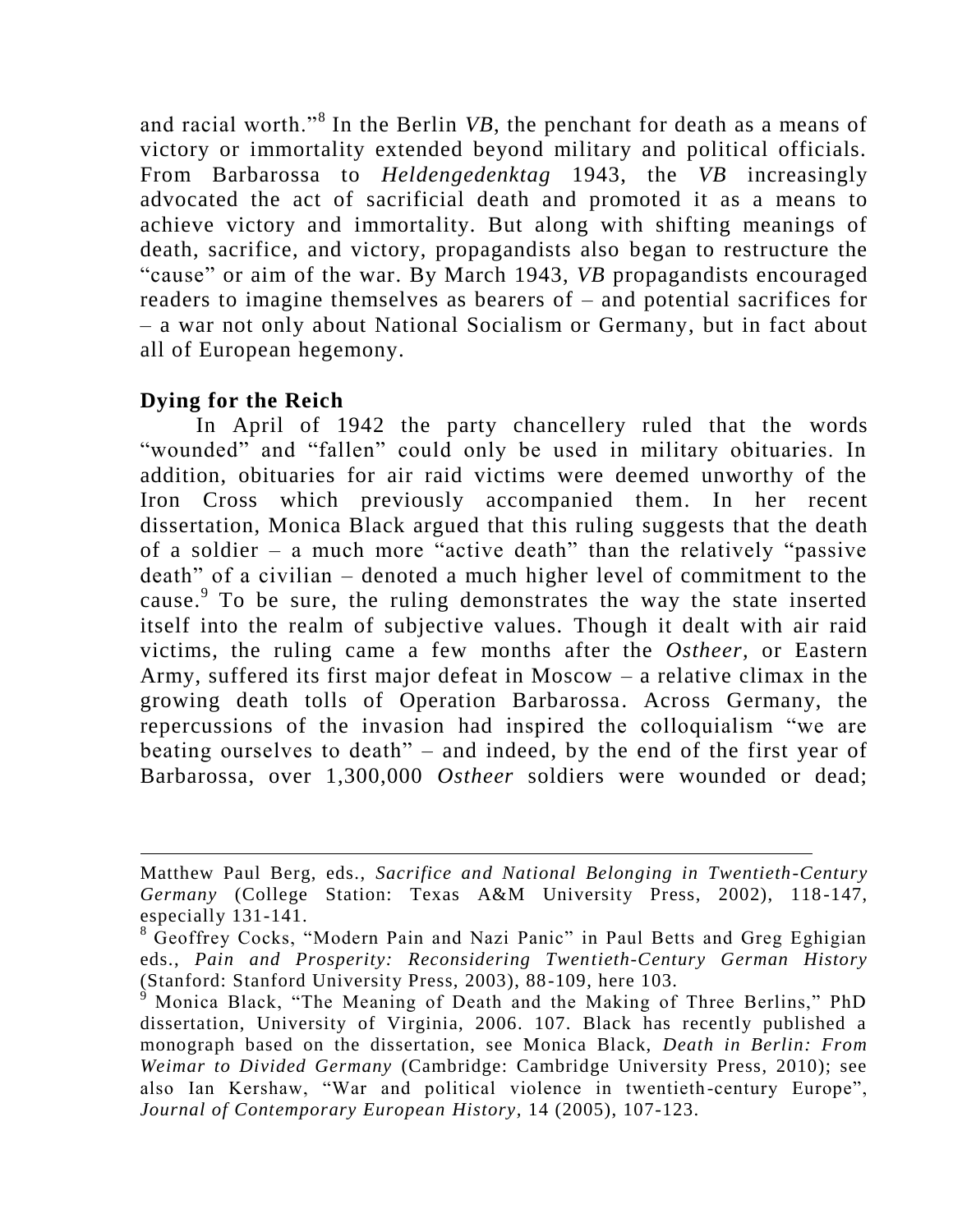almost forty percent of the campaign's original manpower.<sup>10</sup> In this period, as shown in the ruling, the state became anxious about how Germans made sense of war and death. In Berlin, the *VB* faced the task of legitimizing unparalleled levels of soldierly death and sacrifice on the battlefield.

Failing to capture Moscow represented the first major strategic failure in the East. In the aftermath of the loss, the *VB* printed a letter from field correspondent Hannes Goditus to Joseph Goebbels. The letter, printed on February 4, 1942, only passively mentions the German dead as necessary sacrifices and suggests that the Soviet dead outnumber their German counterparts; suggesting perhaps, the death ratio legitimized the dead. <sup>11</sup> In the wake of the Battle of Moscow, as this letter shows, the *VB* portrayed the war in the Soviet Union in an optimistic light and death and the dead as a mere necessity of victory. Subsequently however, the *VB* iconography manifests a dramatic metamorphosis from perhaps passively dying for military objectives to actively dying for the *Volksgemeinschaft* and *Heimat.* The chancellery ruling on Black"s "active and passive death" was a mere month away.

A brief interlude to unpack the above terms will help flesh out the sources and arguments throughout the rest of the essay. *Volksgemeinschaft* or People"s Community or Racial Community should be read as the racialized interpretation of Ferdinand Tönnies's *Gemeinschaft* or community. It represents a community which rests on organic development and a unity of human wills; something like the bond between a nuclear family of the early modern period, one linked to its work and its land through generations of toil and communalism. In its racialized form, members of the *Volksgemeinschaft* are those deemed racially pure.<sup>12</sup> *Heimat* refers not only to the homeland as it might be translated, but also to the specifically Nazi view of *Heimat* as being about "blood and soil" – a connection between the *Volk,* or people, and

<sup>10</sup> Peter Fritzsche, *Life and Death in the Third Reich* (Cambridge: Harvard University Press, 2008), 185; Omer Bartov, *Hitler's Army: Soldiers, Nazis, and War in the Third Reich* (New York and Oxford: Oxford University Press, 1991), 44-45

<sup>11</sup> Hannes Goditus, "Ein Brief von der Front" *Völkischer Beobachter,* February 4, 1942, Berlin edition, 35, 3. All translations are the author"s unless otherwise noted.

<sup>12</sup> Ferdinand Tönnies, *Community and Civil Society* edited by Jose Harris (Cambridge: Cambridge University Press, 2001), especially 3-51; Fritzsche, *Life and Death,* 19-142, especially 38-56; Michael Burleigh and Wolfgang Wippermann, *The Racial State: Germany, 1933-1945* (Cambridge: Cambridge University Press, 1991).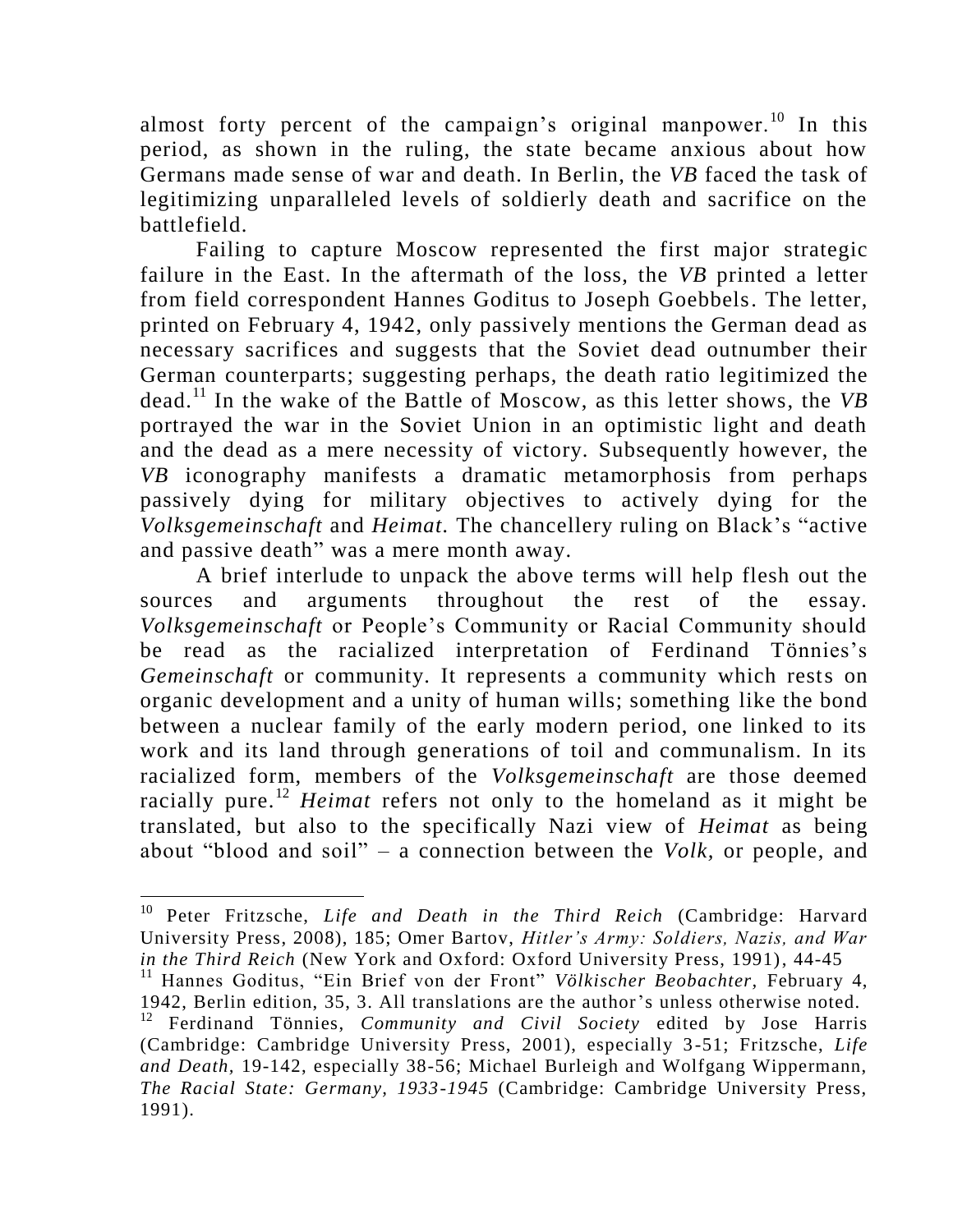the land of their ancestral lineage. Taken together and in conjunction with struggle and war, the words suggest the roots of German identity and the foundation of the National Socialist *Weltanschauung,* or world view.<sup>13</sup> As subsequent sources show, propagandists in the *VB* attached these highly ideological sentiments to the imagery and rhetoric of war, death, and sacrifice.

On March 15, 1942, the NSDAP *Heldengedenktag*, the *VB*  published a letter from the Eastern Front informing a German woman of her husband"s heroic death. More than anything, the letter made the case that the war dead constitute the necessary foundation of the living: both literally and figuratively. The deceased, Werner, died a painless and iconic death: two shots to the chest and throat, and burial under a tall Birch tree. Yet, "like all the other fallen, [he] remains amidst our company forever. And when the company is down to the last man, all the wounded and dead are with him and he shall secure victory." Without defining "victory," or exactly *how* the dead remain amongst the living, the letter continues to explain that dead soldiers construct a living reminder or memorial (*lebendige Mahner*) in the conscience of not only soldiers but also civilians, men, women, and children. $^{14}$ 

As the letter continues, the memorial comes to represent that *for*  which a soldier dies*.* The letter describes the war dead, Werner included, literally supporting German life, symbolically represented as a

…broad and massive tower. As you approach, you see that the mighty pillars of the tower are people – dead soldiers. And among them you see Werner, as he was, facing you, steadying it vigorously. Radiant face, he is exalted in his blessed transfiguration. You know what he carries: our German countryside, the quiet villages and the lonely lakes, the cities and the industrious factories. And you also see light-hearted and happy children playing in a blooming garden. 15

The letter encourages the bereaved, not to wallow in the gloom of death, but to exalt the dead as bearers of the nation. The previously undefined

<sup>13</sup> For an invaluable tool for deciphering these terms see Victor Klemperer, *The Language of the Third Reich, LTI: Lingua Tertii Imperii* (New York: Continuum Books, 2002).

<sup>14</sup> Friedrich W. Hymmen, "Gedanken über den Soldaten" *Völkischer Beobachter,*  March 15, 1942, Berlin edition, 74, 8.  $^{15}$  Ibid.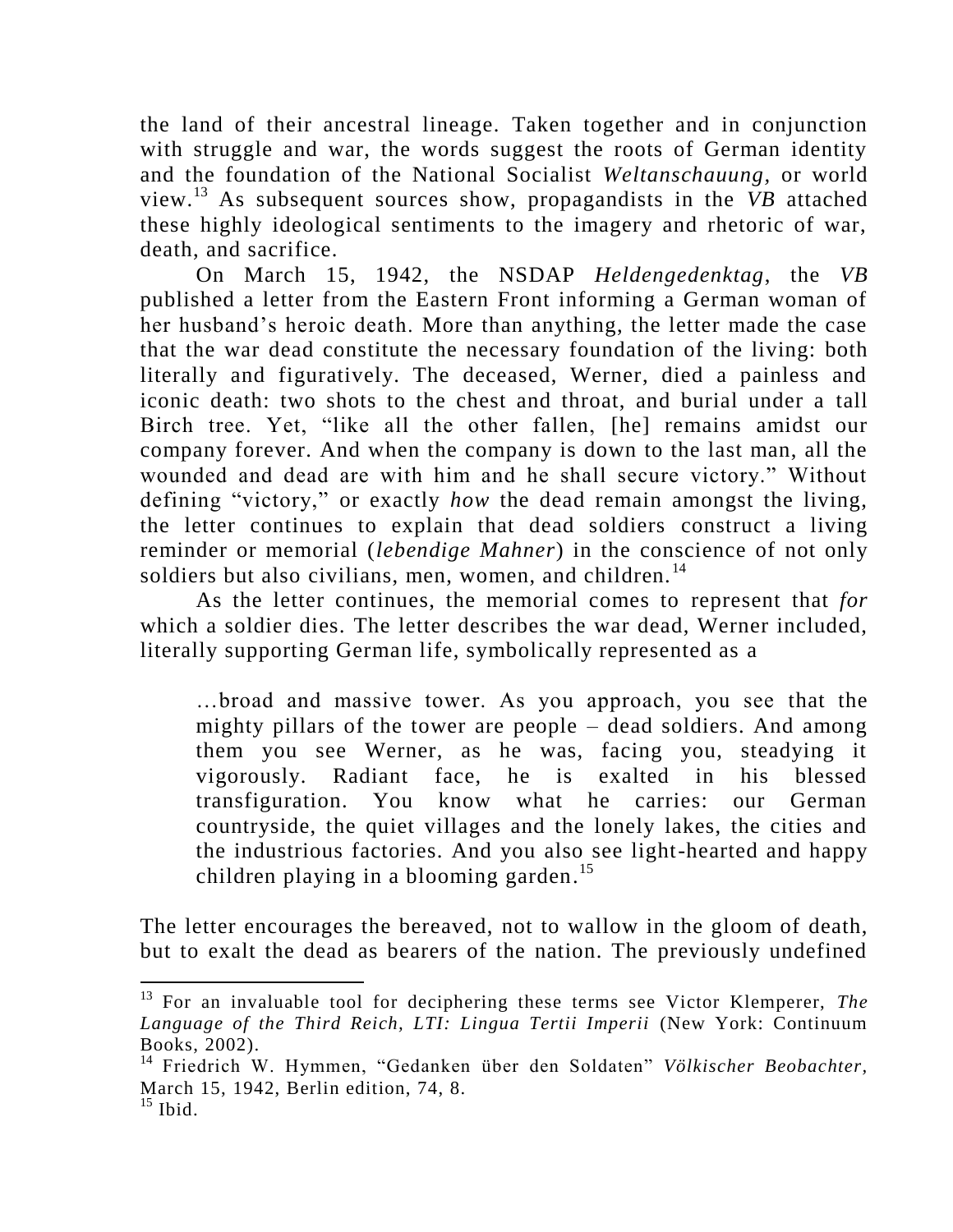"victory" can thus be taken to mean a post-death service for the Germanic peoples, their communities, and their livelihood; perhaps described as the immortalization of service to the *Volksgemeinschaft*. The reminder or memorial of the dead becomes the foundation for building the future and sustaining German existence. Hymmen conjures the physical landscapes of the *Heimat* and portrays the dead as its foundational or structural supports. The letter encourages Berliners to find comfort rather than pain in death – the comfort that death facilitates life. He writes that "what the dead require of you is that you not tell of the empty abyss of death."<sup>16</sup> Indeed for Hymmen, sacrificing one"s life represents the highest ideal. Through sacrificial death, soldiers fortify the sanctity and future of the *Volksgemeinschaft* and *Heimat.* 

The letter itself, written by Friedrich Wilhelm Hymmen, a young writer serving on the Eastern Front, appeared in modified form in his book, *Briefe an eine Trauernde. Vom Sinn des Soldatentodes* (Letters to a Mourner: The Meaning of Soldierly Death). Published by the NSDAP propaganda ministry, the book revolved around the "life-affirming power of heroic death." For example, one story portrayed soldiers burying a fallen comrade with an oak sapling over his heart so that it could be nourished by his heroic spirit.<sup>17</sup> In this light, we should read the letter less as an actual piece of correspondence than as a promotion of a very specific aestheticization of death. For Berliners reading the letter, this propagandized image of sacrifice and death suggests a celebration of soldierly contributions to upholding communal sanctity; they die for the Reich – the telos of German history. Thus in the wake of the Wehrmacht's first major strategic failure, the iconography of death and sacrifice in the Berlin *VB* could be read as a means to control subjective perceptions of war. Control over what war meant was control over what war produced: not mere death but the perpetuation of German life.

Moving beyond interpretations of war and the masses of dead soldiers, the representation of death also presented the nature of sacrifice as an individual act; a service to the Reich which required active work. By late August 1942, the fighting around Stalingrad was in full swing. The German Luftwaffe frequently carpet bombed the surrounding area as General Friedrich Paulus prepared his advance into the city. Despite high

 $\overline{a}$  $16$  Ibid.

<sup>17</sup> Friedrich Wilhelm Hymmen, *Briefe an eine Trauernde: Vom Sinn des Soldatentodes* (Sonderdruck fur das Hauptkulturamt in der Reichspropagandaleitung der NSDAP, Stuttgart: J. Engelhorns Nachf. Adolf Spemann, 1942) in Baird, *To Die for Germany*, 226-7.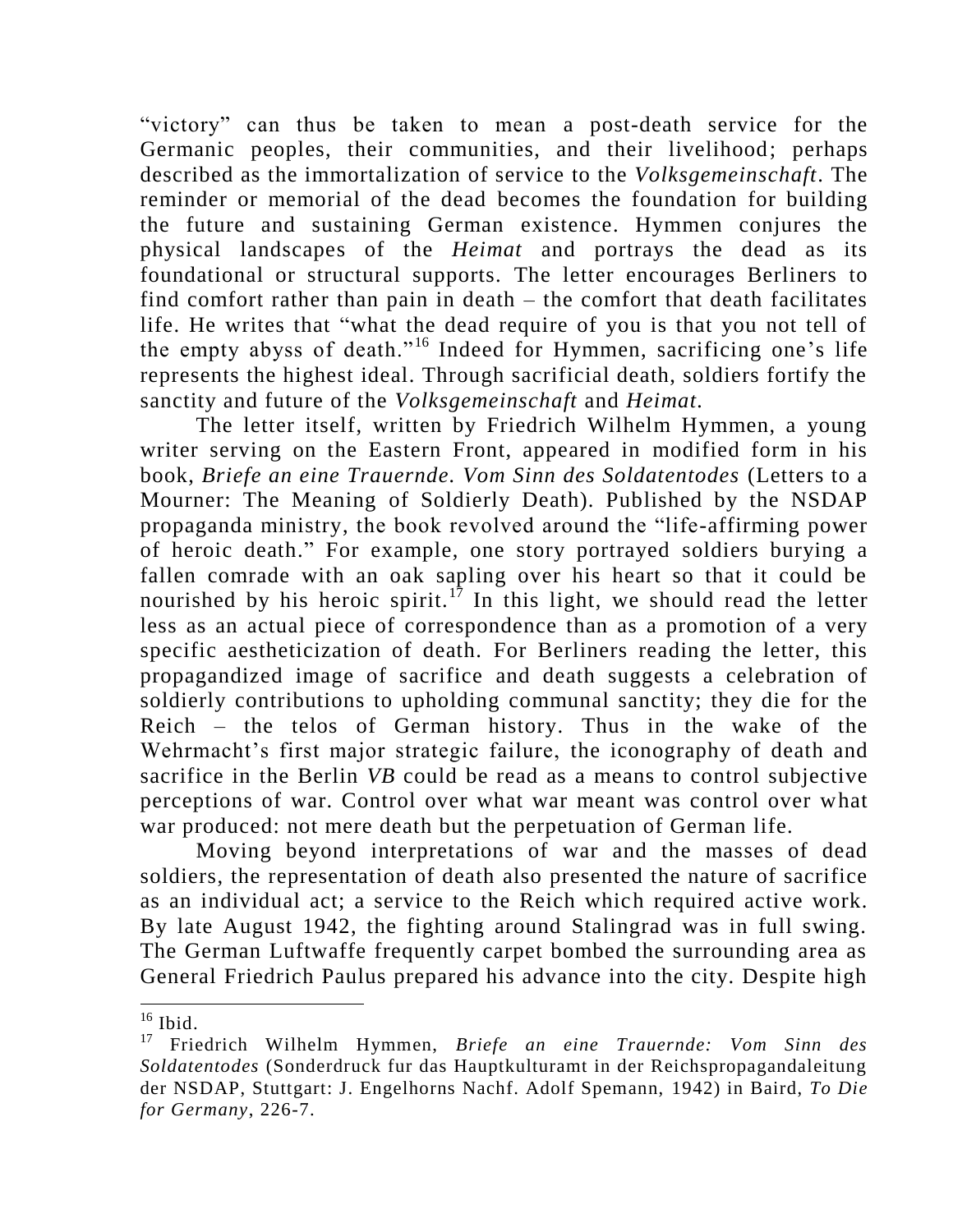death tolls, commanders on the ground thought military victory was near. <sup>18</sup> At the end of the month, the *VB* published the last letter of a dead field correspondent which ostensibly dealt with honoring the dead. Adopting what had become established rhetoric, the letter refers to the dead remaining among the living – aiding in, and supporting their struggle. But beyond this repetition of rhetoric, the letter also suggests that Berliners on the homefront have a responsibility to soldiers, specifically dead soldiers, on the battlefront. Perhaps in reference to Heroes Memorial Day, the fallen correspondent Herbert Staake argues that to honor the dead one day a year is insufficient. "The sacrifice they have given is entitled to a different appreciation and has the right to guide and be the benchmark for what we do for the nation in everyday life… [they are] reminders of the fact that we have to measure our own work."<sup>19</sup> For Staake, it becomes not so much an issue of simply honoring the sacrifices of the dead, but *how* one does so. Simple meditation on special occasions must be replaced by a recalibration of one's entire life. By manipulating the meaning of death, Staake attempts to define, or "aestheticize" death, thereby assigning a specific meaning to, and a desired attitude toward the German encounter with it.

Throughout history, Staake writes, German hegemony has grown out of struggle and been paid for with the blood of fallen soldiers. Nevertheless, he continues, the unprecedented scale of death in the East does not suggest

… that the sacrifice of life has become easy… With knowledge of the dangers of the struggle, [the dead] became heroes by consciously and determinedly crossing the narrow threshold of life into the infinity of death. Death on the battlefield alone is not heroic. Rather, heroism is taking on danger in the total knowledge of ones own necessary sacrifice for the existence of the larger idea of the nation.<sup>20</sup>

In other words, death and sacrifice require purpose driven action; the dead do not represent a faceless mass but a community of distinct individuals who have consciously participated in the work of sacrifice.

<sup>18</sup> Richard Evans, *The Third Reich at War,* (New York, NY: Penguin Books, 2010), 408-10.

<sup>&</sup>lt;sup>19</sup> Herbert Staake, "Vermächtnis eines gefallenen Schriftleiters. Die Mahnung der Gefallenen" *Völkischer Beobachter,* August 26, 1942, Berlin edition, 238, 2.

<sup>20</sup> Herbert Staake, "Vermächtnis eines gefallenen Schriftleiters".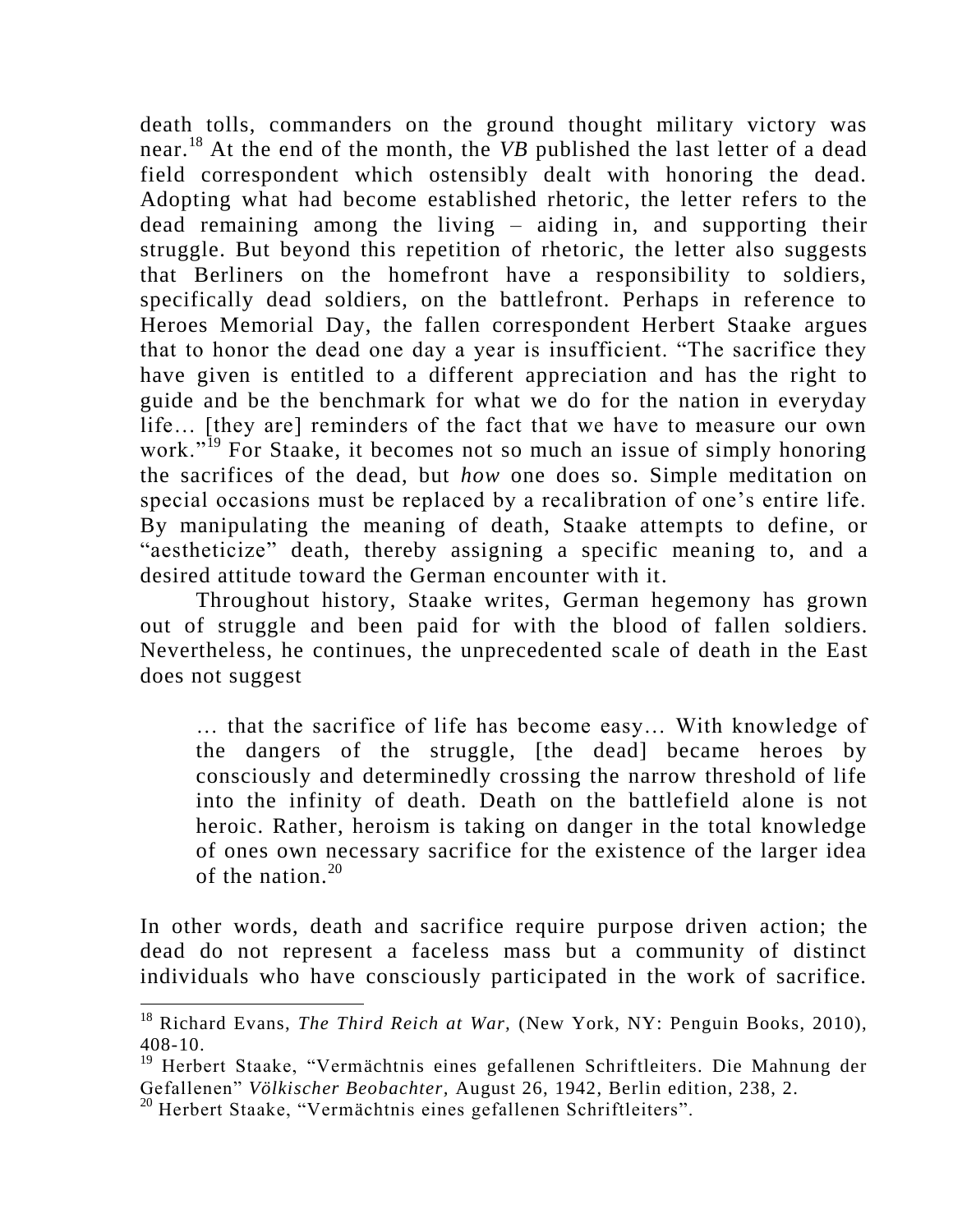But for Staake that is not enough: sacrifice should not only be the work of soldiers. He writes,

It is easy to lose the ability to assess the deeds and allowances of the individuals in a war. [But] we can be proud of our dead heroes only when we are worthy ourselves, and only then do we have the right to remember them and their lives and their struggle for us. Then our fallen become reminders in the hour of seriousness and danger that demand the fulfillment of our duty, just as they have fulfilled theirs.  $21$ 

Here Staake encourages his audience not only to think of sacrifice as an individual act but also to accept the notion that they may need to do the work of sacrifice as well. Staake"s words carry a deeper sense of import or credibility due to the fact that they appear post-mortem. His plea represents not only a call to appreciate individual sacrifice but also a communication from the other side of death; advice from the dead on how to behave for the Reich. Thus at precisely the same time that military casualties were soaring, the Berlin *VB* nudged its readers toward embracing not just death *en masse* but also the fact that it is composed of the work of individuals much like themselves.

Thus on the eve of the Soviet counter-offensive at Stalingrad, the Berlin *VB* encouraged readers to understand death as a conscious individual act which facilitated the perpetuation of the Reich: the embodiment of the National Socialist *Volksgemeinschaft*. Although the physical act of death required individual action, it became, in a sense, unimportant in that it changed nothing in an individual"s ability to support the Reich. Monica Black aptly describes this notion of death as "the immortal soul's liberation from the tyranny of flesh." $^{22}$  This understanding of death conjures traditional, if extreme, images of Thermopylae – dying for the salvation and purity of one"s homeland and culture. Sacrifice represented subordinating the self to the community, the culture, and the livelihood for which one fought. To be sure this classical idea of sacrifice becomes central to the representation of the Sixth Army at Stalingrad. But beyond soldierly sacrifice, the *VB* also increasingly focused on the relationship between the dead and the living and blurred the lines between soldier and civilian.

 $\overline{a}$  $21$  Ibid.

 $22$  Black, "The Meaning of Death and the Making of Three Berlins," 82.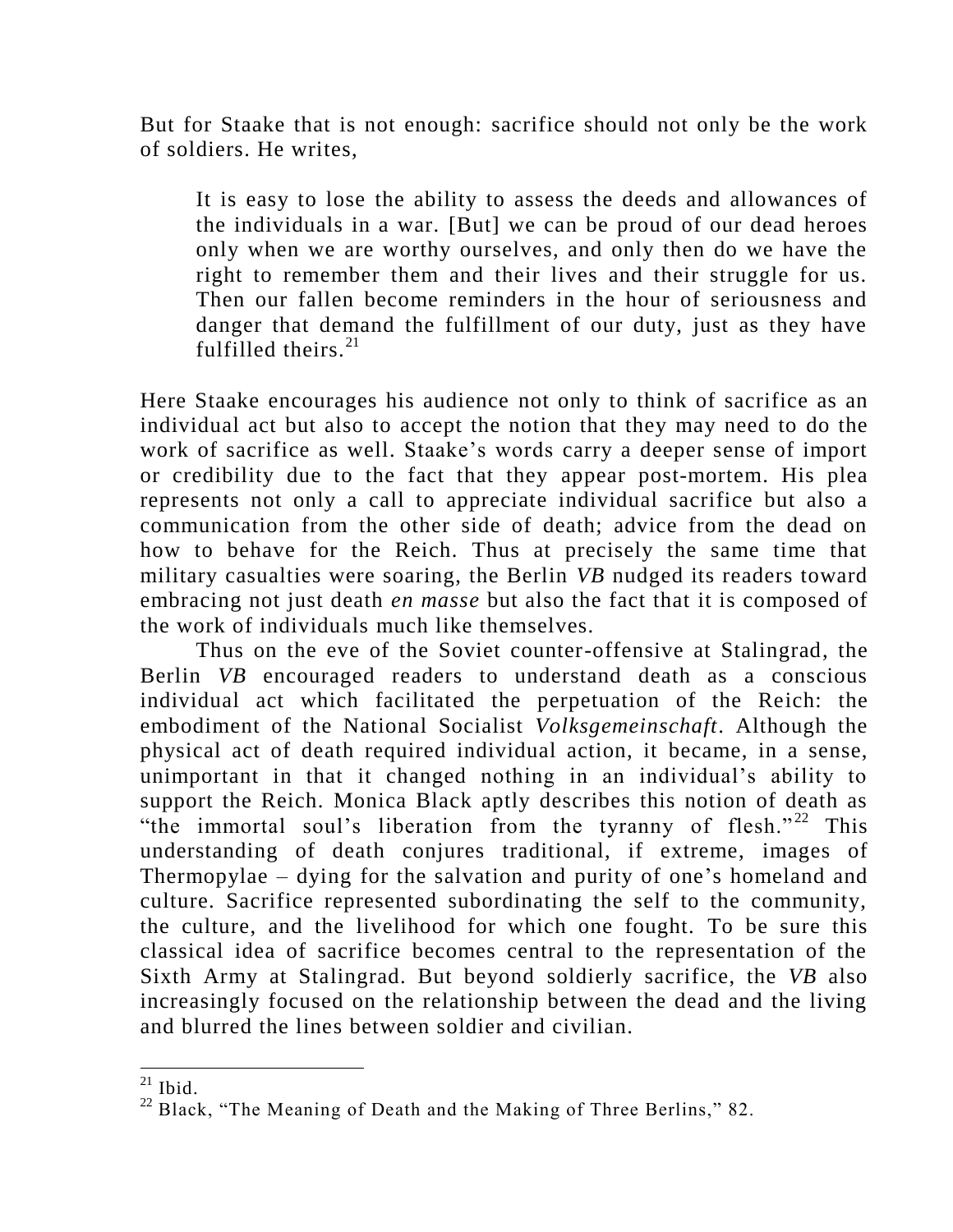### **The Dead and the Living**

 $\overline{a}$ 

On October 3, 1942, General Willibald Freiherr von Langermann und Erlencamp died near the Don River in the Soviet Union. His extended obituary – a sizeable article on page three – portrays him as the ideal German soldier. It dramatically narrates his personal military history and the deeds for which he received his numerous distinguished honors: Oak Leaves to the Knight's Cross of the Iron Cross. Readers can learn of his service in the Great War and his membership in the fabled  $5<sup>th</sup>$ Dragoon Regiment of the Prussian and Imperial militaries.<sup>23</sup> The article makes special note of the General's *Rittergeist*, or knight's spirit. In his service to the Reich, the General frequently rallied his troops through military hardships with his knight's spirit.<sup>24</sup> As war hero of both the Second and Third Reich, as well as a Baron of the old Prussian nobility, the life of this highly decorated General represents the mythologized or aestheticized trajectory of the German nation. His obituary conjures the spirit of Prussian militarism, strategic decisiveness, and German unity, and serves to remind all readers that the greatness of the nation rests on the sacrifice and diligence of every individual.<sup>25</sup> His actions and his heroic life and death, embodied by his knight's spirit, strengthened the struggle of the collective. Sacrifice then, represents not only an individual act but an individual act which puts the sanctity of the whole above the self. $^{26}$ 

Two days after the Baron's obituary, the article about Horst Wessel which opened this essay appeared in the *VB*. Taken together, the two crystallize sacrifice as an individual act. But more than that, they contribute to a narrative of German behavior and identity that spans beyond the Third Reich. They anchor the struggles of modern Germany in history: in the wars of unification, in Prussian militarism, in the

<sup>&</sup>lt;sup>23</sup> The 5<sup>th</sup> Dragoon Regiment was formed in 1717, and played a decisive role in one of Fredrick the Great"s crowning victories at the Battle of Hohenfriedberg in 1745.

<sup>24</sup> "Der Heldentod des Generals von Langermann und Erlencamp" *Völkischer Beobachter,* October 7, 1942, Berlin edition, 280, 3.

<sup>&</sup>lt;sup>25</sup> On the Prussian militarism and strategic decisiveness referenced here see Isabel V. Hull, *Absolute Destruction: Military Culture and the Practices of War in Imperial Germany* (Ithaca and London: Cornell University Press, 2005), especially 110-130.

 $26$  On this reading of sacrifice see the introduction: John Borneman, "German Sacrifice Today," in Eghigian and Berg, eds., *Sacrifice and National Belonging in Twentieth-Century Germany,* 3-25.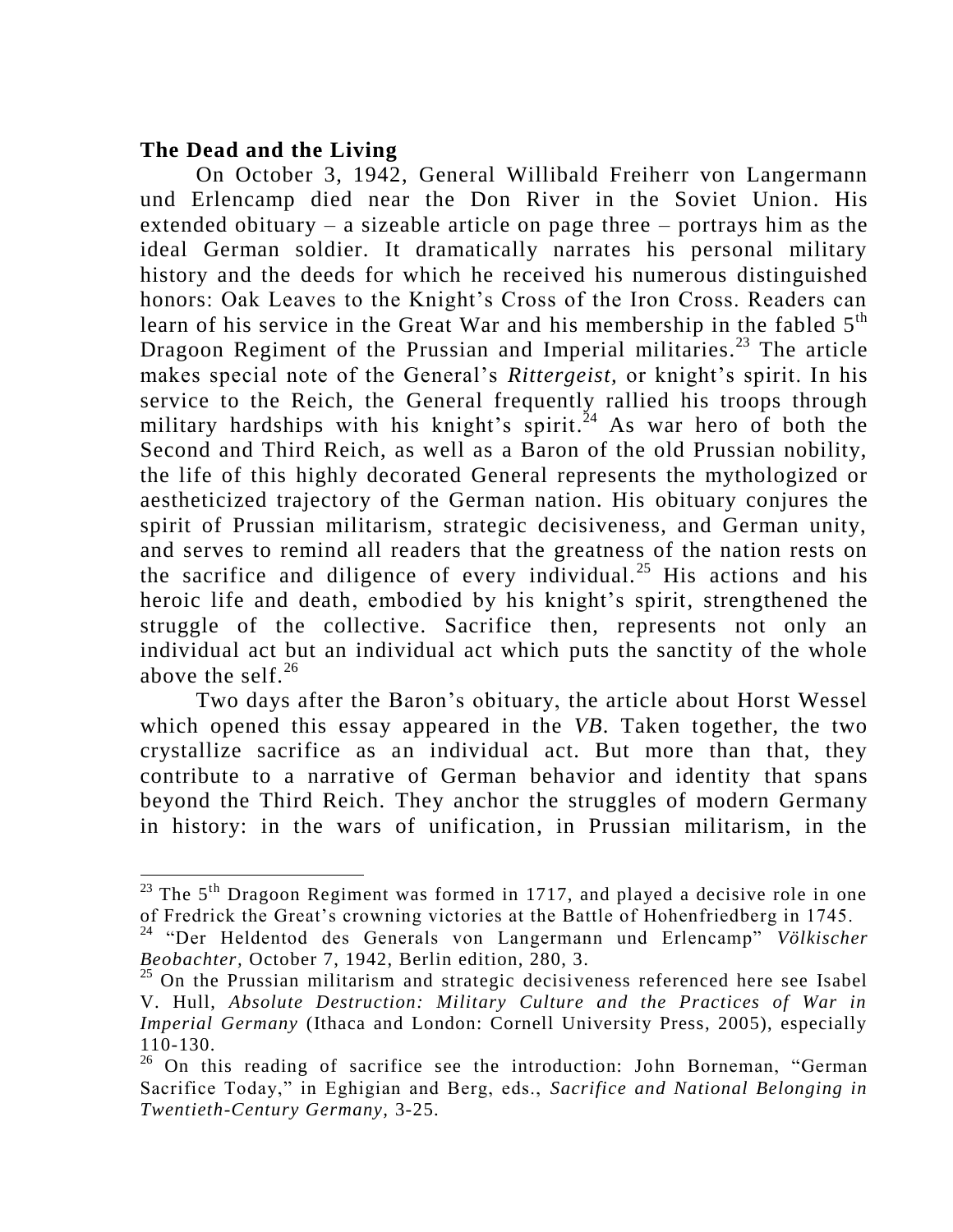Second Reich, and in the ascension of National Socialism. If death meant not an end but merely "the immortal soul"s liberation from the tyranny of flesh," Langermann's and Wessel's sacrifices perpetuate the Reich and grant it historical legitimacy; to die *for* Germany meant to join young Werner in the pillars of the German *Heimat*. Although the word *Rittergeist* does not reappear in subsequent articles and letters, the same type of rallying spirit applies to the dead amongst the living. The dead come to strengthen the struggles of the living; they come to grant those struggling for German hegemony on the battlefront and homefront a sense of historical legitimacy.

The last months of the Battle of Stalingrad produced a gargantuan and unprecedented death toll. In combat alone over 200,000 German soldiers died. Tens, perhaps hundreds of thousands more died from extreme cold, starvation, and disease. A further 91,000 German soldiers marched into captivity after the battle and were likely presumed dead.<sup>27</sup> On Christmas Eve 1942 Goebbels reveled in the largely successful Christmas Operation (which redistributed plundered goods through the Reich) but acknowledged that the now inevitable loss at Stalingrad would dampen spirits at the tenth anniversary of the Reich.<sup>28</sup> In this bittersweet context he proclaimed, "the dead have earned more than our tears, they form the national conscience and admonish us to demonstrate the same zeal and fanaticism in both work and battle that they have themselves shown."<sup>29</sup> Propagandists in the Berlin *VB* echoed a similar sentiment; sacrifice increasingly became a marker of proper German identity.

On the eve of the tenth anniversary of the Reich, General Paulus, surrounded by the Red Army, wrote to Hitler telling him that the Sixth Army should be seen as an example of persistence for present and future generations. On the same day, Hermann Göring gave a radiobroadcast speech in which he compared the Sixth Army to the Spartans at Thermopylae. Hitler echoed the insinuation – given that all the Spartans at Thermopylae died – on the anniversary of the Reich when he promoted Paulus to Field Marshal. Paulus, as Richard Evans writes, understood the promotion as an invitation to commit suicide.<sup>30</sup> Nevertheless, and in spite

Indeed, only some 6,000 returned to the Reich after the war. Statistical information from Evans, *The Third Reich at War,* 410-420.

<sup>28</sup> Aly, *Hitler's Beneficiaries,* 132-134.

<sup>29</sup> Joseph Goebbels, *Der steile Aufstieg. Reden und Aufsätze aus den Jahren 1942/43* (Munich: Franz Eher, 1943), 101-102, quoted in Baird, *To Die for Germany,* 211- 212.

<sup>30</sup> Evans, *The Third Reich at War,* 419.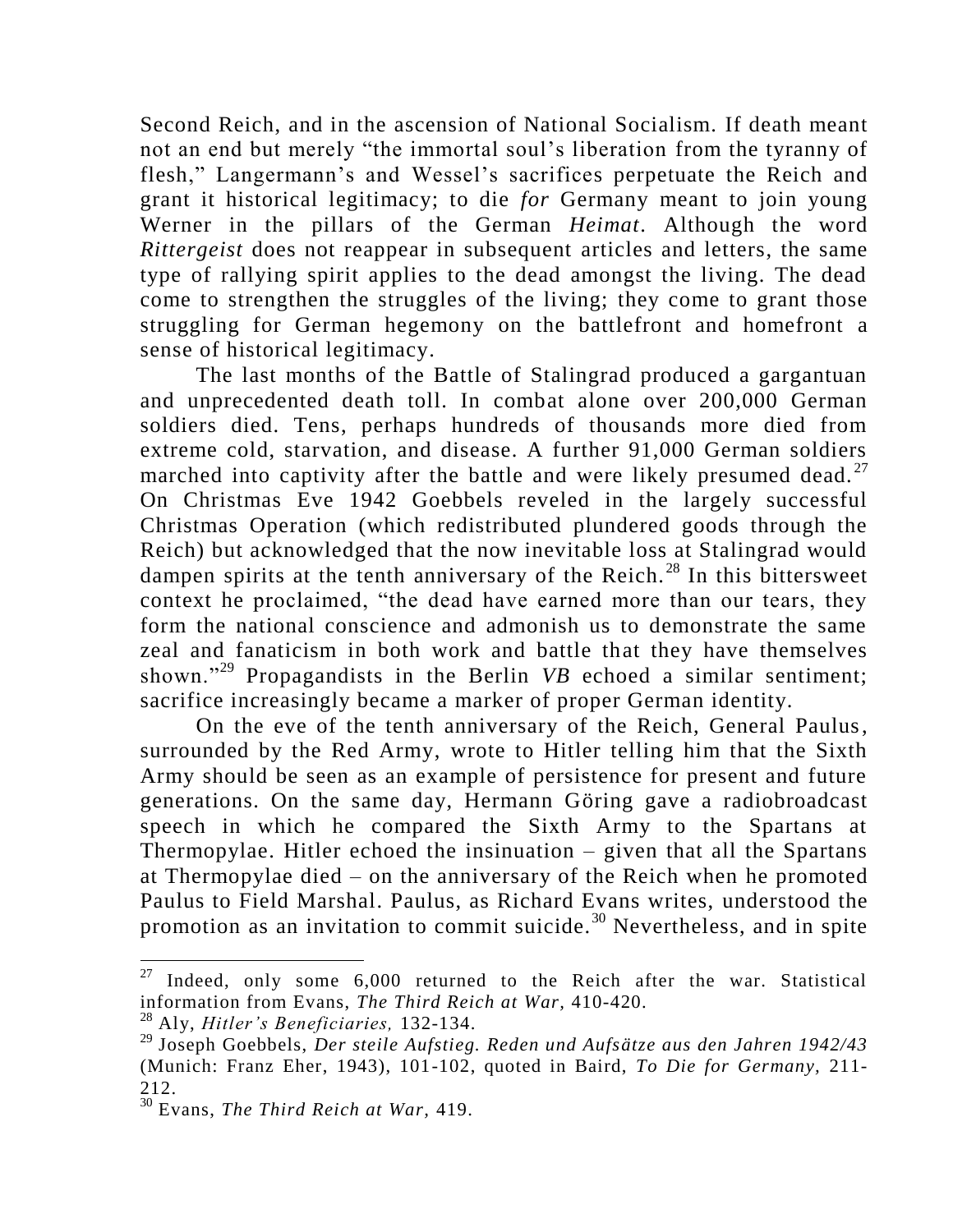of Hitler"s repeated ordering of the Sixth Army to fight down to the last man, Paulus and the German Sixth Army surrendered. Hitler and other leading Nazis were greatly disappointed by the surrender. It seems at this point that death served a greater purpose for the perpetuation of the National Socialist utopia than life.<sup>31</sup> In the *VB* propagandists constructed a specific interpretation of the loss; an aestheticized image which pointed to the sacrifices at Stalingrad as a means of fortifying the collective community.

On the tenth anniversary of the Third Reich, the *VB* printed a photograph of a relief by sculptor Arno Breker titled "Kameraden," accompanied by a poem by Herybert Menzel: "If one of us shall fall/ the other stands for two./ For every soldier is a God/ amongst his comrades" (Image I).<sup>32</sup> Both artists were Nazi Party members as well as pioneers in developing an aesthetic to capture National Socialist ideology. Breker's work as a sculptor focused on muscular bodies inspired by Hellenic and Roman precedents. Much of his work showcases allegorical nudes in pseudo-mythological contexts. Although aimed directly against so-called "degenerate" aesthetics, avant-garde artists, modernism, cubism, Dadaism and surrealism, Breker"s work could be categorized as equally unrealistic and fantastical.<sup>33</sup> The meticulous portrayal of every sinew, every muscle, and the large and powerful bodies with proportionally small heads reflect the Nazi archetype of the *Übermensch*, the over-man or superman as the goal of humanity – itself an unrealistic concept twisted out of history. This specific relief came from a series commissioned for Hitler and Albert Speer"s enormous Arch of Triumph in the megalomaniacal *Welthauptstadt Germania.* Finished in 1940, the work served as a centerpiece for the 1940 Great German Art Exhibition in Munich. It represents the foundational ideals of Nazi ideology and in the *VB* it conjures the ideological concepts outlined above – especially *Volksgemeinschaft* and *Weltanschauung –* but also conjures the word *Bildung,* or cultivation, the perfection of the self and the community.

 $31$  By "utopia" I mean to suggest that National Socialism, like all political movements had a specific world view or ideal end state of being which guided its trajectory. In this vein see for example Mark Mazower, *Dark Continent: Europe's Twentieth Century* (New York: Vintage Books, 2000).

<sup>32</sup> *Völkischer Beobachter,* January 30, 1943, Berlin edition, 30, 9. *Völkischer Beobachter,* February 4, 1943, Berlin edition, 35, 1.

<sup>&</sup>lt;sup>33</sup> Caroline Fetscher, "Why Mention Arno Breker Today? The work of the Nazi sculptor is on exhibit," *The Atlantic Times,* August (2006), accessed October 15, 2010, [http://www.atlantictimes.com/archive\\_detail.php?recordID=602](http://www.atlantictimes.com/archive_detail.php?recordID=602)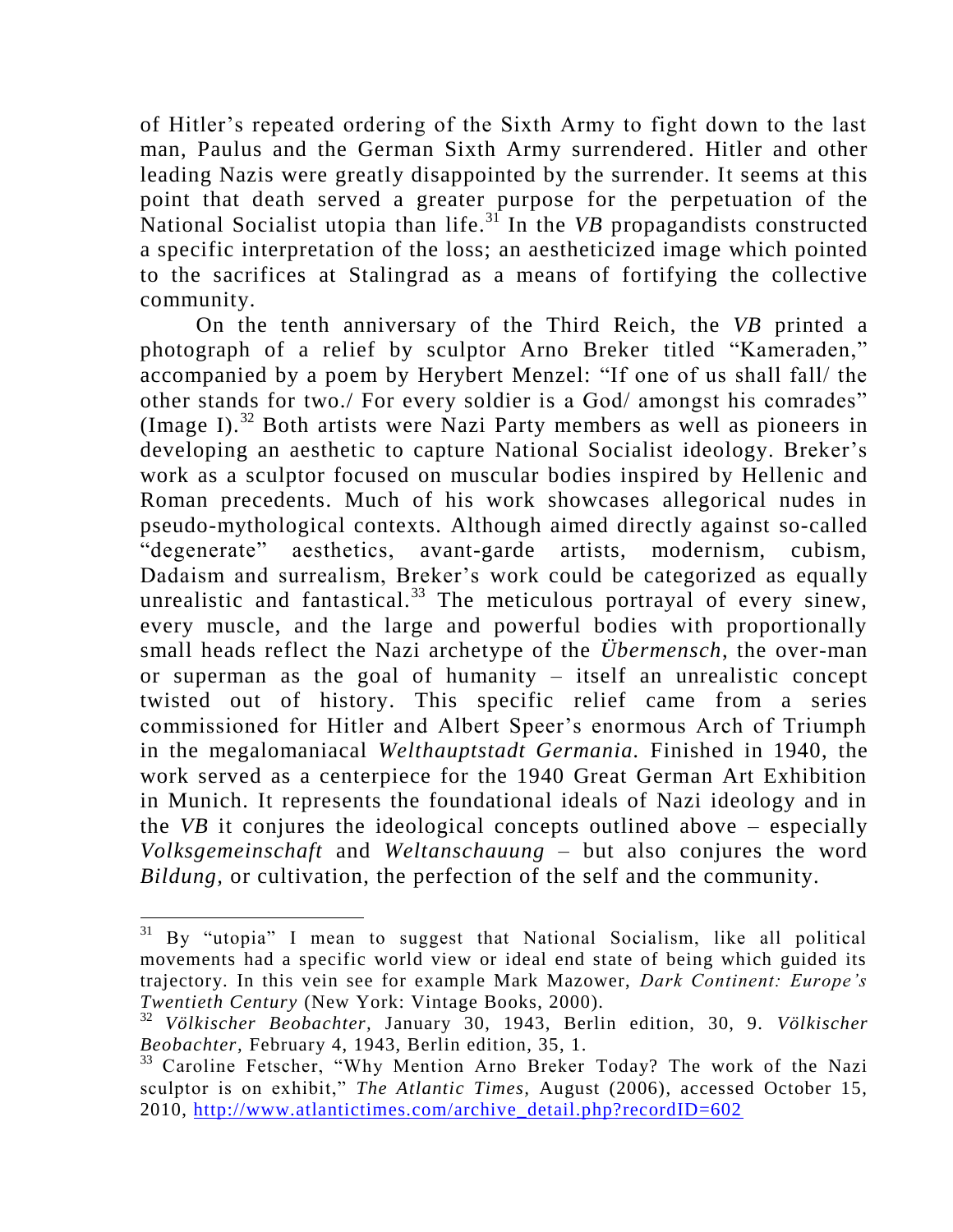

**Image I.** The image in the *VB* was highly distorted and of low quality. This specific image was taken from Mortimer G. Davidson, *Kunst in Deutschland, 1933-1945* (Tubingen: Grabert-Verlag, 1988). Photograph credit: *Die Kunst im Dritten Reich,* Ausgabe A, April 1940 (Munich: Franz wedding-Verlag, April 1940). For my original reference, see *Völkischer Beobachter,* January 30, 1943, Berlin edition, 30, 9.

Together with Menzel"s poem, Breker"s relief "Kameraden" or "comradeship" suggests that the death of each individual serves to strengthen the National Socialist cause. The reference to soldiers as Gods suggests that German soldiers become immortal through struggle and death; the living *redeem* the dead – meaning both how one might redeem a failure and also how one might redeem a coupon. Fittingly Breker's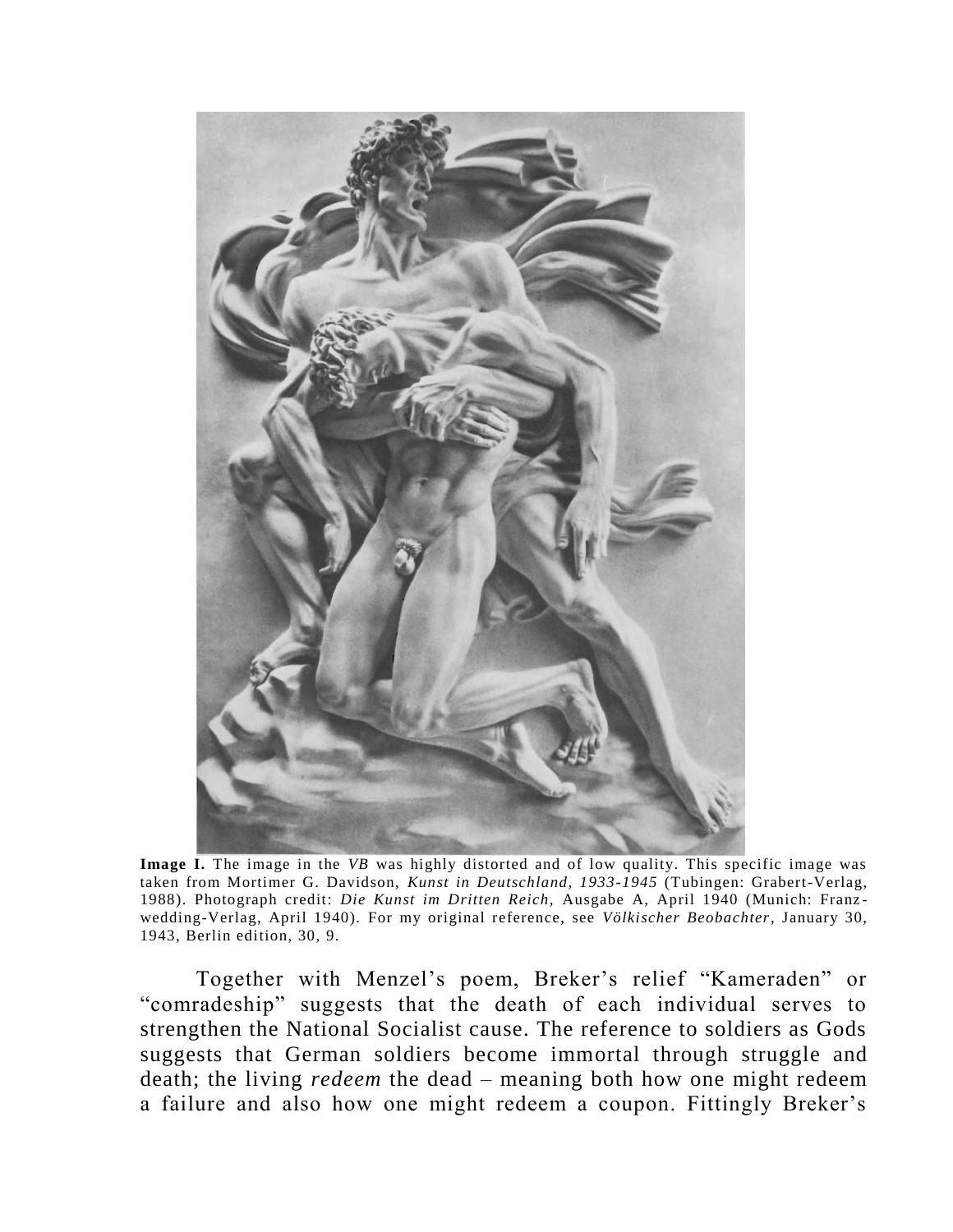relief focuses less on the dead soldier in the center than on the comrade bracing him. Almost like a reverse touch of God on the Sistine Chapel, the deceased appears to be injecting his spirit – perhaps his *Rittergeist* – into the living with his left hand. Although central in the image, the primary work of the deceased is to fortify the strength of the living. The living soldier"s muscles, especially his right calf, are tight and rigid in strain. Yet at the same time he does not appear to be exerting himself too greatly; the dead are not a burden. Rather his physical and mental focus remains on the unpictured enemy. Billowing cloth presumably caught in the wind further enlivens and strengthens the drama of the continuing struggle. As suggested by the accompanying poem, the soldier becomes more than an individual – he becomes a Godly warrior in the service of Germany.

Five days later – two days after the last soldiers surrendered at Stalingrad – another Breker relief appeared on the front page of the *VB* with the caption "Our Oath: Revenge!" (Image II). Like "Kameraden," the relief "Vergeltung," translated as retaliation, retribution, or revenge, was also commissioned for the Arch of Triumph. Two articles accompany the photo, one on each side, but neither references it directly. Thus the image is positioned to speak for itself. The figure – perhaps the same figure from image  $I$  – hurls a giant rock towards an unseen foe. The warrior stands with one foot near shield and sword, suggesting that military success reflects the will and might of the soldier not the tools of war. Considering the physical action in the image, the figure does not appear overencumbered. Bolstered by his dead comrades, this warrior has become a godly agent of service. No fallen comrade lies on the ground; showing the deceased on a lower plane might suggest a submissive or defeated position. Rather, the dead seem present only in spirit. In this sense, both living and dead are immortal; the former more god than man, the latter more spirit than corpse. The title of the picture, "Our Oath: Revenge!" suggests that the dead have not been left behind or forgotten but rather have become metaphysical aggrandizers of military power and collective strength.

The first article accompanying the image narrates the last days of the Sixth Army at Stalingrad in a way that clashes with the historical record. The author claims that "twice the enemy's attempts at forcing surrender met a proud rejection… Generals, officers, NCOs, and other ranks fought shoulder to shoulder until the last bullet. They died so that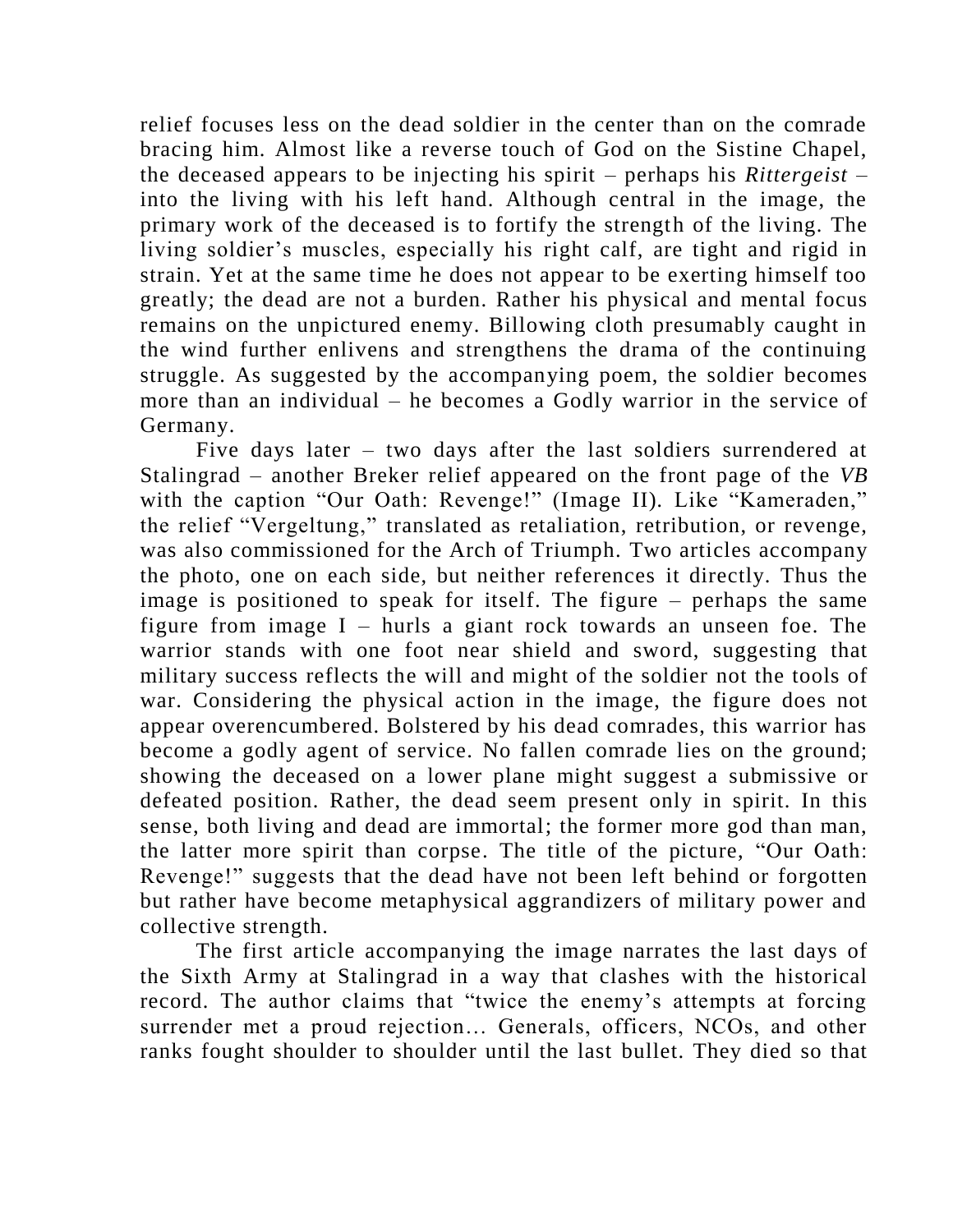Germany could live." <sup>34</sup> On both accounts this statement embellishes the historical reality to construct a myth. Not only did the Sixth Army surrender rather than fight to the last bullet, they also did not die so that Germany could live. In the last letters from Stalingrad many soldiers convey a forlorn view of war reminiscent of Erich Maria Remarque"s *All Quiet on the Western Front*. <sup>35</sup> Nevertheless the Berlin *VB* presented its own image of war. The author continues, "the sacrifice was not in vain [because] they gave the necessary time and opportunity for the German leadership to develop counter-measures on which the entire fate of the Eastern Front depends."<sup>36</sup> By this account the loss at Stalingrad serves as a means of developing future strategic victory.

<sup>&</sup>lt;sup>34</sup> "Getreu ihrem Fahneneid: Zweimal die Aufforderung zur Übergabe stolz abgelehnt" *Völkischer Beobachter,* February 4, 1943, Berlin edition, 35, 1.

<sup>35</sup> See *Last Letters From Stalingrad,* trans. Franz Schneider and Charles Gullans, (New York: William Morrow & Co., 1962). In an attempt to gauge the morale of the troops, the High Command allowed soldiers to write letters which they subsequently impounded, opened, and sorted by content. This anthology is composed of such letters from the encircled Sixth Army.

<sup>&</sup>lt;sup>36</sup> "Getreu ihrem Fahneneid: Zweimal die Aufforderung zur Übergabe stolz abgelehnt" *Völkischer Beobachter,* February 4, 1943, Berlin edition, 35, 1.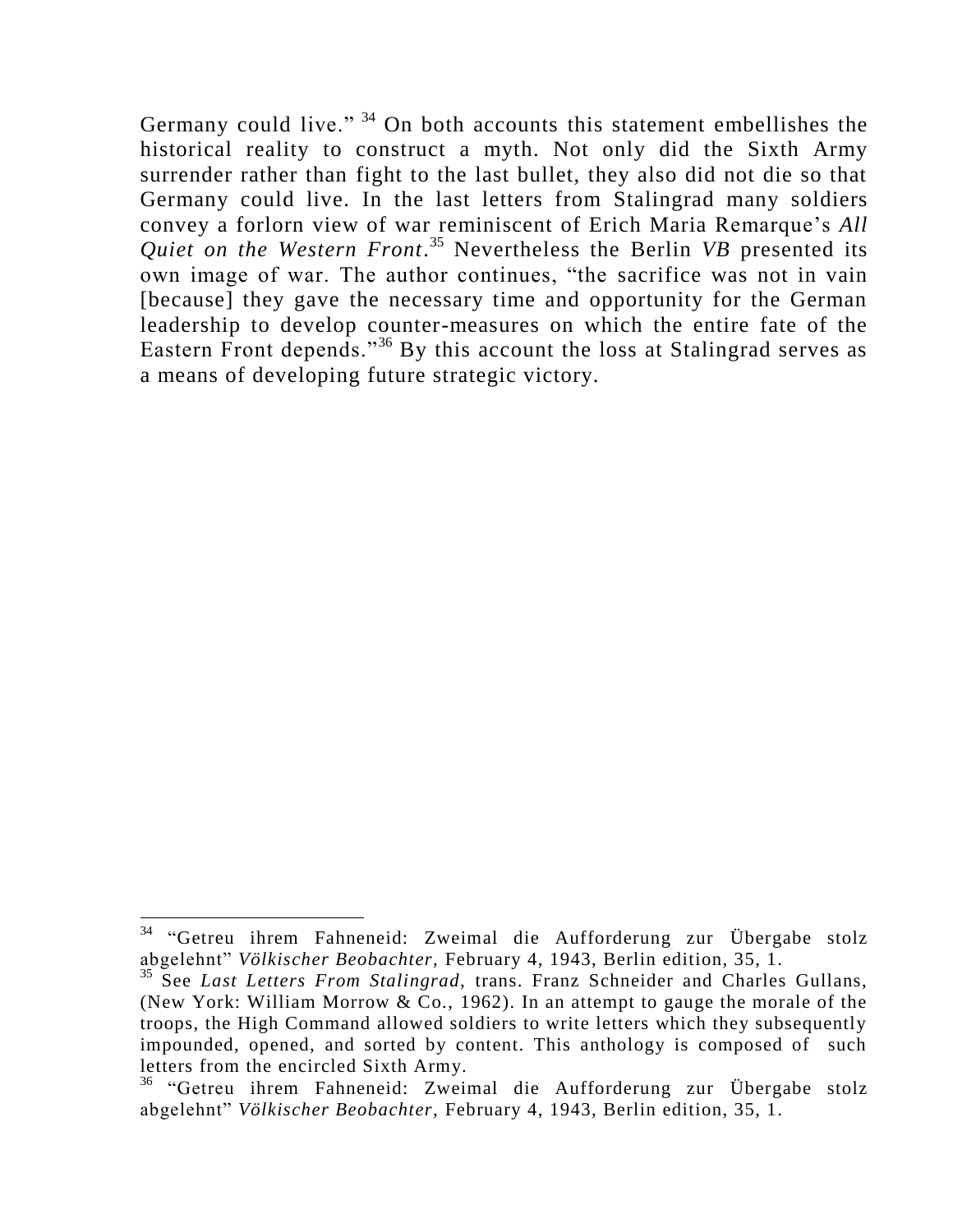

**Image II.** Once again, this specific image comes from Davidson, *Kunst in Deutschland*. Davidson provides no photographic credit but the image appeared in *Die Kunst im Dritten Reich,* Ausgabe A, March, 1941 (Munich: Franz-wedding-Verlag, March 1941). For my original reference, see *Völkischer Beobachter,* February 4, 1943, Berlin edition, 35, 1.

In conjunction with the relief "Vergeltung," the article suggests that Berliners think not of the dead but of the impending victory which *necessitated* their death.

The article on the other side of the image developed the historical significance of the Stalingrad dead. Written by Alfred Rosenberg, Reich Minister for the Occupied Eastern Territories, the article historicizes the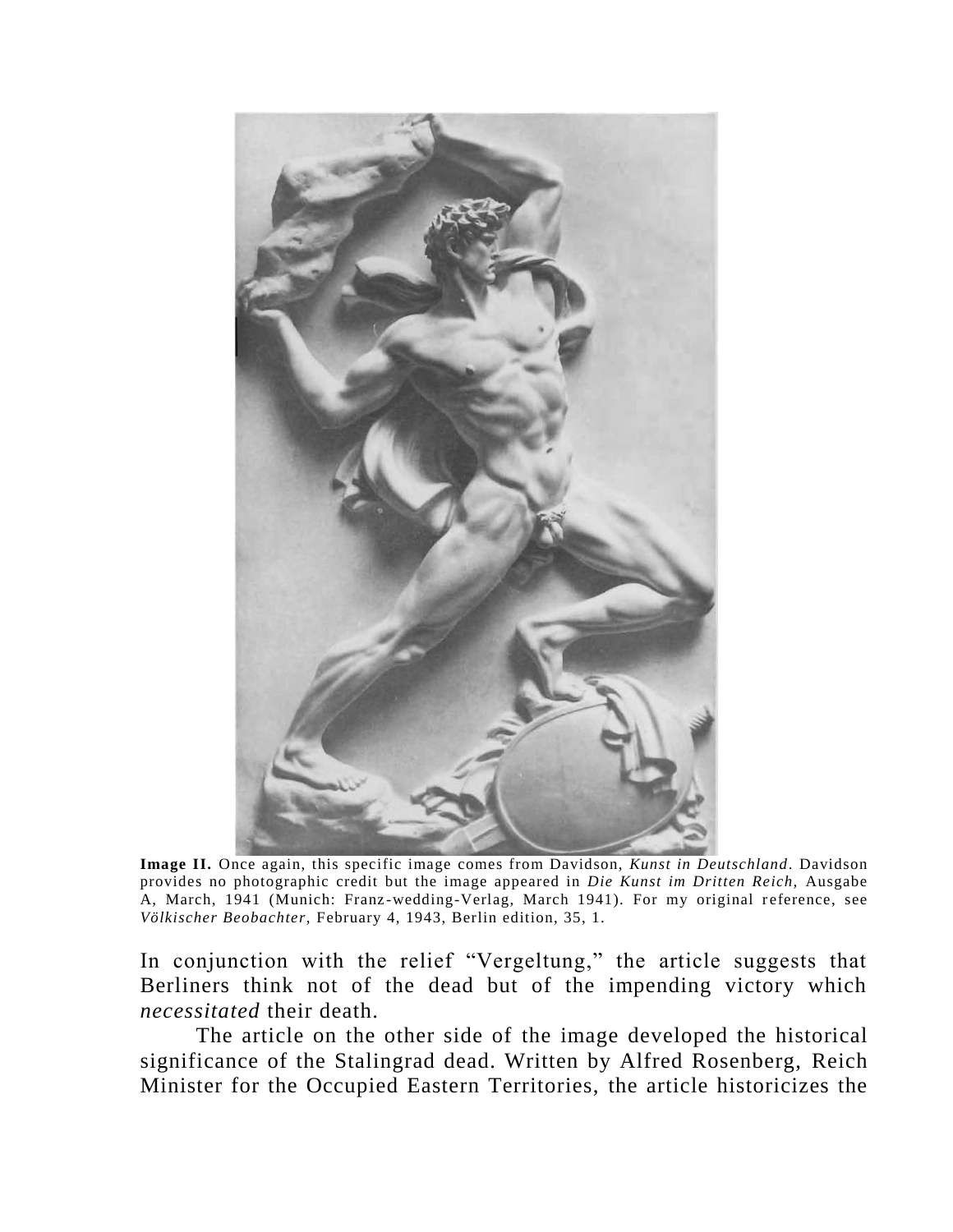sacrifices at Stalingrad. Rosenberg equates the epic nature of the Völkish project to *The Iliad* and other famous myths. Further, he ties the Third Reich to the larger struggle of the Germanic people from the war torn origins of the Burgundians. For Rosenberg, the Third Reich represents the telos of a long and arduous Germanic trajectory. In this interpretation the sacrifices of the Sixth Army at Stalingrad become less a matter of awe than "only one symbolic example in the struggle of a great nation." For Rosenberg a unified Germanic, and even European spirit will rise from the ashes of Stalingrad as nations around the world reevaluate their position based on the threats of Bolshevism. He writes,

The order of this great struggle is to hold the shield of Europe – the German Wehrmacht has volunteered for everyone. The army sacrificed itself for everyone.

It cannot be the meaning of European history to end in the dirt of Bolshevism"s pollution. It cannot be that the meaning of German history is to be the last victim of international Jewish hatred. It cannot be a genuine world order that the handiwork and treacherous scheming of these powers will destroy the heritage of the greatest conflicts of our continent.  $37$ 

For the Nazis, as Rosenberg suggests, conflict determined history: from the invasion of the Huns to the defeat at Stalingrad, German hegemony reflects the military engagements of the Germanic people. The story of the Third Reich represents almost a master narrative; a legitimization of existence. The threat from Bolshevism to destroy the accumulation of "the heritage of the greatest conflicts of our continent," suggests that not only contemporary Germany, but historic and future Germany, and indeed all of Europe, stood on the brink of erasure. At this point, Germany effectively ruled continental Europe, so any notions of "Europe" could be read as a Europe purified and Aryanized in accordance with the Nazi *Weltanschauung*. For Rosenberg, the Germanic spirit embodied in the Third Reich represents the apogee of European history. What was at stake then was German (read as European) hegemony, history, and existence.

Within this master narrative, individual sacrifice represents the foundation of the state built on struggle. Those reading this article, rather

<sup>37</sup> Alfred Rosenberg, "Die Helden der 6. Armee" *Völkischer Beobachter,* February 4, 1943, Berlin edition, 35, 1-2.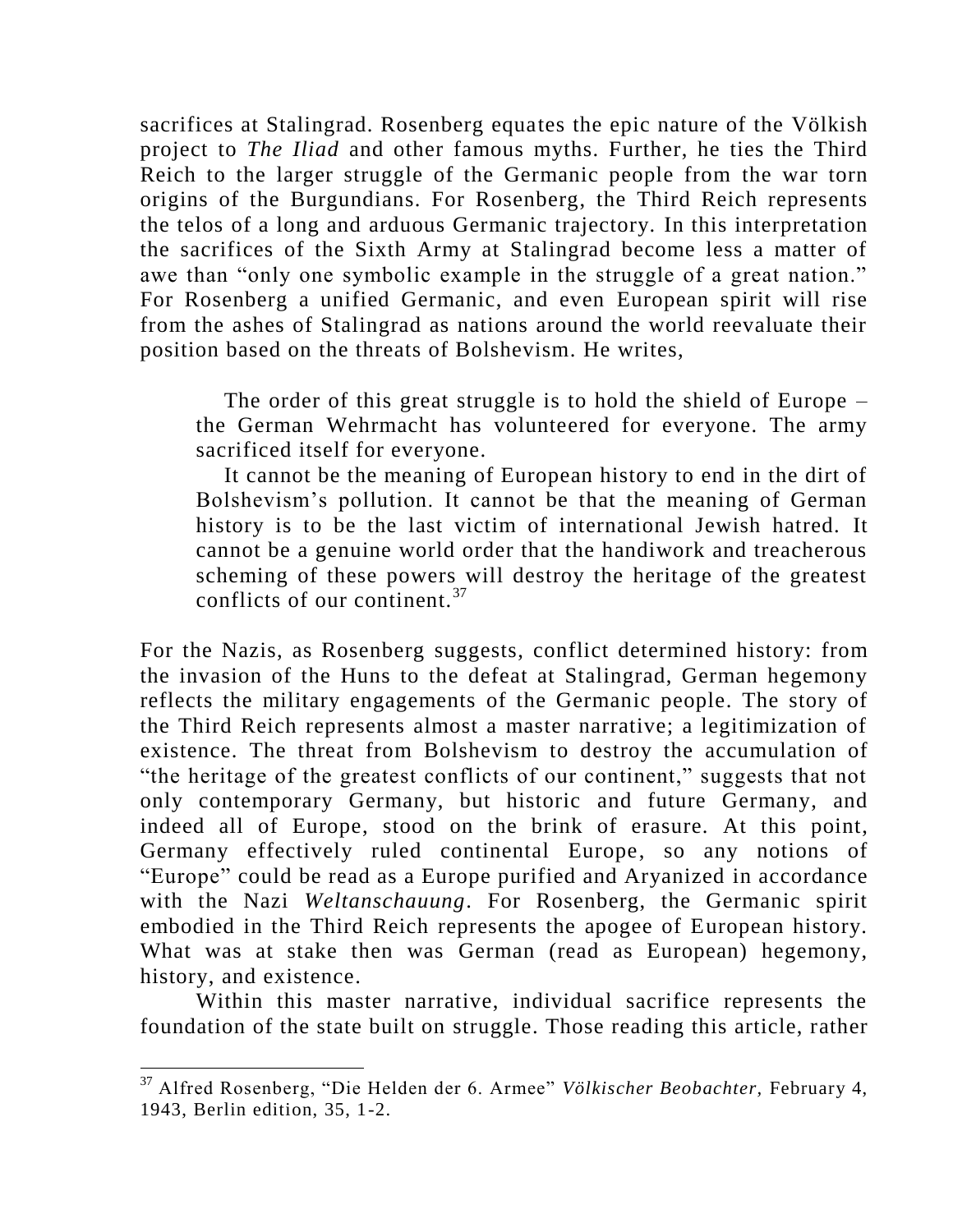than being *ready and willing* to sacrifice, must now come to terms with the notion that the "order," or perhaps fate, of Germany and the Germans is to "hold the shield of Europe" and give all that is necessary to repeal the "pollution" of Bolshevism. Even the language of "pollution" suggests threatening industrial grime juxtaposed to Breker"s pseudo-classical, organic over-man or superman: protector and avenger. The article makes the accompanying image and caption, "Our Oath: Revenge!" into an archetype; every German must become a strong willed avenger, backed by the dead, seeking revenge against the threats of "Bolshevism"s pollution." Berliners must tap into the collective spirit of the Volk – past and present – and attack the unseen foe. In Berlin, this imagery and representation of Stalingrad and the mass death of war foments an examination of the self; not only the physical self – as the articles about Langermann and Wessel may have suggested – but of the spiritual self as well: the internal sense of being one defines through personal, familial, and national history.

By the beginning of February 1943, Berliners could understand soldierly death and sacrifice as a mandatory step toward the perpetuation and ultimate victory of the Reich. With each dead soldier the strength of the community grows and victory becomes more attainable. Despite this contradictory relationship, the idea that death could contain life – that destruction could be constructive – does not appear historically or historiographically unprecedented. Michael Geyer has already argued for a push towards death as a means of ideological immortality at the highest levels within the Reich. Likewise, the notion of destruction as constructive smacks of Albert Speer's "Theory of Ruin Value" in that the *VB* increasingly developed a subjective value – a structure – which, even in a destroyed state, mesmerizes observers long after its deterioration.<sup>38</sup>

## **Dying for the Narrative**

 $38$  By "mesmerize" I mean to suggest not only the psychic fuel endemic in Neo-Nazi movements, but also that historians still dedicate chapters, indeed entire monographs, to attempting to explain the level of fanaticism seen at the end of the Reich. On Ruin Value, see Albert Speer, *Inside the Third Reich: Memoirs by Albert Speer* trans. Richard and Clara Winston (New York: The Macmillan Co., 1970), 59 - 83, especially 65-66; Alex Scobie *Hitler's State Architecture: The Impact of Classical Antiquity* (University Park and London: The Pennsylvania State University Press, 1990), 97-106; and the film *The Architecture of Doom.* DVD. Directed by Peter Cohen. 1989; Sweden: First Run Features.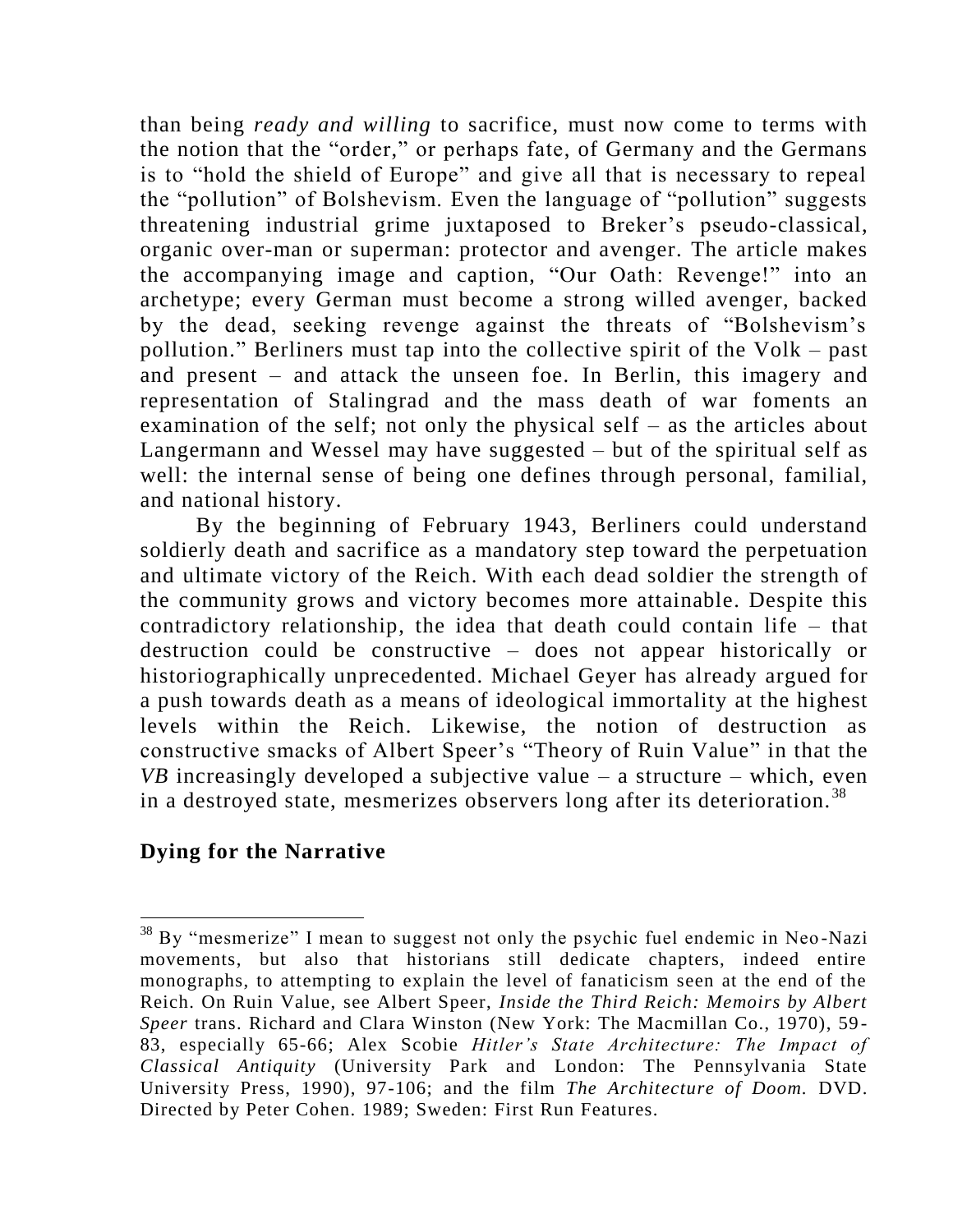On March 21, 1943 National Socialism celebrated *Heldengedenktag*. Though the holiday commemorated all war dead, Goebbels ordered all propaganda offices to focus on Stalingrad as the ultimate example of heroism. The celebration was not "to be one of mourning; rather, the spirit of the heroic Sixth Army was to steel the resolve of the nation for the coming battle for the life or death of the Germanic Volk community.<sup>39</sup> On the front page of the Berlin *VB* the poet Wilhelm Ehmer wrote an article titled "Pride and Mourning." Ehmer narrates the relationship between death and life beginning with individual representations of death in obituaries and ending with the historicization of mass death and the immortalization of ideology. For Ehmer, Heroes Memorial Day facilitates the fortification of the collective spirit. He explicitly argues that individual sorrows combine into a unified mass compelled to act for the greater good and the future of the Nation and  $Volk<sup>40</sup>$ 

Ehmer encourages readers to imagine their individuality as part of something larger than themselves and embrace death as its foundation. He writes, "we are in the process of beginning a new chapter in the book of humanity and are forced to write the first paragraph of the chapter in blood. We must persist with the beloved, precious blood of the sons of our people."<sup>41</sup> Although Ehmer employs dramatic rhetoric, the dead represent but the first paragraph of a single chapter. The sacrifices of the dead are necessary for the beginning of a new chapter in the book of humanity; they are not an end but a continuation. Because of the war dead, the tome of humanity will forever feature the story of the German Volk, and their story written in blood will forever be a memorial to the greatness of their struggle and their cause. But more than that, that someone else died is not enough, Ehmer also suggests that the living must define their future through the dead.

As Goebbels hoped, Heroes Memorial Day 1943 dealt more with the living than the dead. Ehmer writes that the task of the immortal dead has passed; they have already fulfilled their duty. He continues,

We remember the dead today; we remember our dead not in a sorrowful pain, but in the sense that the great hour of destiny has

<sup>39</sup> Baird, *To Die For Germany,* 225.

<sup>40</sup> Wilhelm Ehmer, "Stolz und Trauer" *Völkischer Beobachter,* March 21, 1943, Berlin edition, 80, 1-2.

 $41$  Ibid.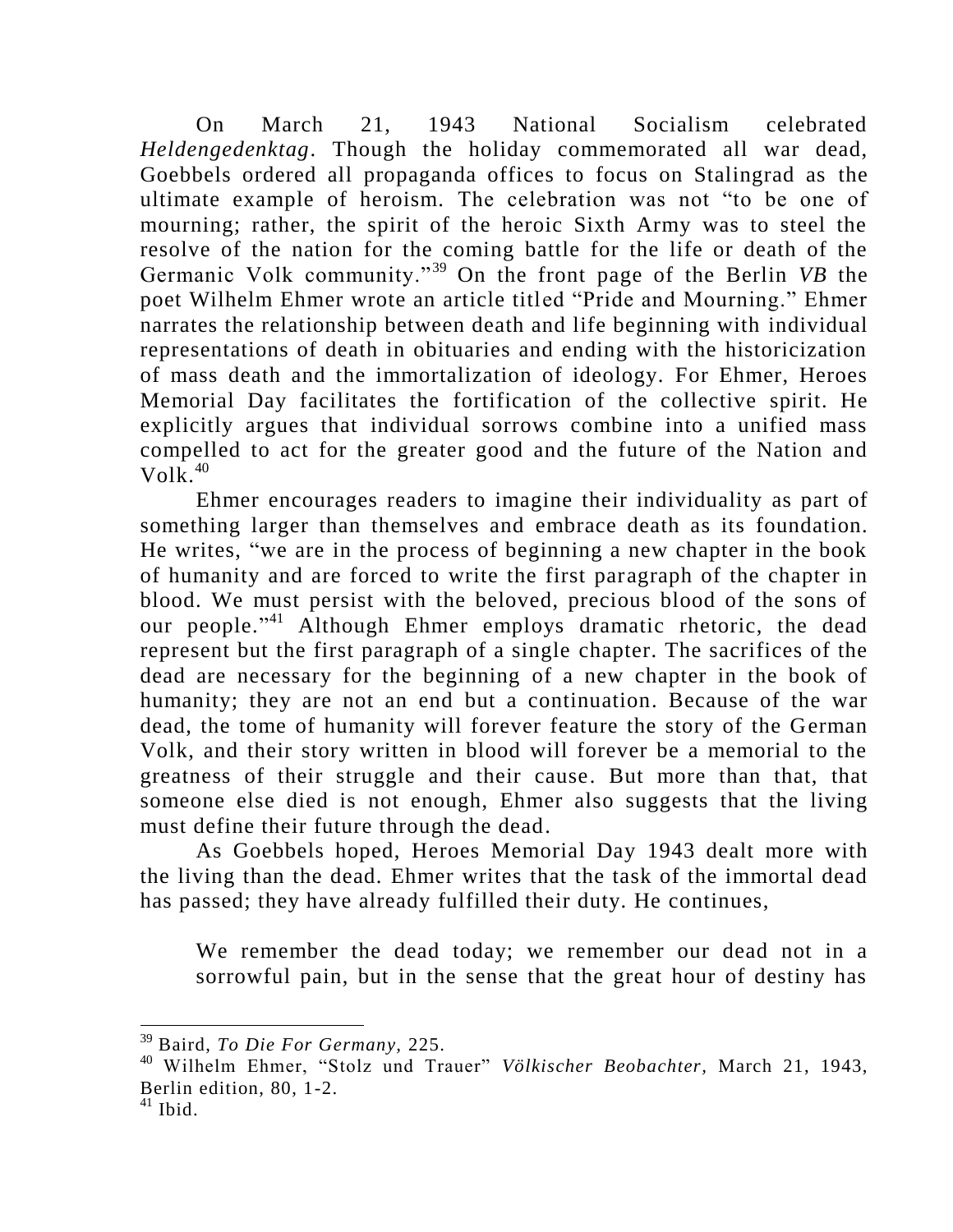come… [in which] *each and every act of cowardice becomes an offense to the spirit of our fallen.* They went ahead of us into battle – the flag of strength and confidence which slipped from their hands, we now hold high in the storm winds. It is a spring wind of the full force of renewal, it is the roar of a new era! $^{42}$ 

With this passage Ehmer suggests that courage, sacrifice, and perhaps death are now the duty of civilians. The blood of the dead used to write the eternal record of human history mandates that the living not betray that sacrifice and end the chapter prematurely. Ehmer situates Berliners as bearers of the banner of the Reich and suggests that they not fear death but acknowledge that to die may be their honorable duty. Berliners should not fear this duty but rejoice in their ability to participate in the "full force of renewal." Alfred Rosenberg's article encouraged readers to interrogate themselves; to situate themselves in the trajectory of the German nation. Ehmer"s article encourages readers to balance their position in that trajectory against the threatened future and existence of the German nation. He writes that they should gracefully and dutifully accept their role as bearers of the flag and not defile the memory and sacrifice of the dead through cowardice. In short, Ehmer promotes the act of sacrifice, perhaps the act of sacrificing one"s life, for the future of the German nation.

### **Conclusion**

Monica Black argues that there is no specifically Nazi view of death but rather "a more profoundly German way of death."<sup>43</sup> By this Black means that Nazi ideologues tapped into existing German ideas about death. On the one hand she is precisely right; in the *VB* the iconography of death and sacrifice conjures historical reference points. On the other hand however, they are not all German. The sources also invoke classical imagery – Thermopylae, Sparta, *The Iliad* – thus moving far beyond German history. These sources, in juxtaposition to the Soviet Union, Bolshevism and the "Asiatic hordes," advocate sacrifice not only for a Germanic *Volksgemeinschaft*, a German imagined community, or even the Third Reich, but also for the perpetuation of western hegemony and the values of classical antiquity. Germany, which as Rosenberg writes, "now holds the shield of Europe," becomes the guardian of

<sup>42</sup> Ibid. Emphasis added.

<sup>&</sup>lt;sup>43</sup> Black, "The Meaning of Death and Making of Three Berlins," 82-3.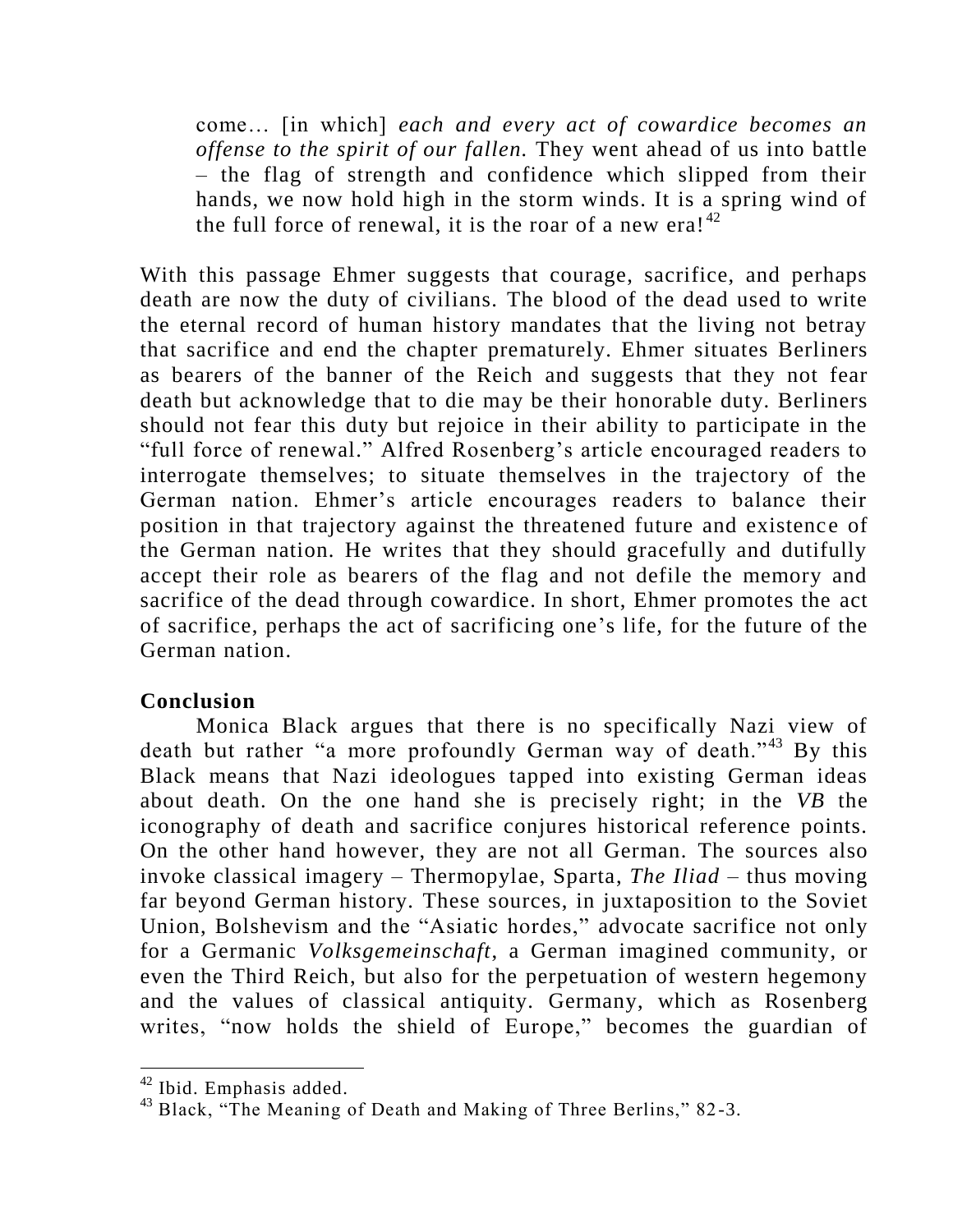occidental supremacy against the threats of "Bolshevism"s pollution." And this cause, the *VB* suggests, was worth sacrificing and dying for.

The choice to end this narrative on the eve of Allied bombardment is intentional and significant. Although the bombardment of Berlin did not commence in earnest until November of 1943, the Berlin *VB* attempted to cover German news more broadly and thus bombardment became a central subject almost immediately after Heroes Memorial Day. The choice to stop before the Allied bombing campaigns reflects the fact that the *German* narrative of struggle and survival against an oriental Other breaks down when aerial bombardment and mass death, what Black calls "the pure and visible reality of death,"<sup>44</sup> come at the hands of fellow occidentals. The years between 1943 and 1945 thus become the outlier of German identity. This precise narrative resurfaced amongst post-1945 politicians in West Germany and abroad who argued the Western Allies realized only too late the dangers of Communism.<sup>45</sup> And indeed the narrative set deep roots, remaining prevalent in popular culture even into the twenty-first century, to the extent that the German defeat *in the East*  "shapes up to have been something approaching a tragedy."<sup>46</sup>

In the Berlin *VB* from early 1942 to early 1943, the iconography of soldierly death and sacrifice repeatedly (re)defined the meanings of "victory" and "death." In the beginning of this essay, sacrifice and death represented the work of soldiers as they fought for military victory. In subsequent sources, the *VB* encouraged Berliners situate themselves within the trajectory of German and European history. As military victory slipped away, so too did the prospects of the thousand year Reich. In the *VB*, propagandists increasingly blurred the line between the seemingly antithetical words victory and death and injected them with a sense of immortality. As Ehmer writes, the dead mark the first paragraph of a new chapter in the book of humanity. But what is a chapter, indeed a whole book, if not a reference to, a reminder or memorial of, an idea which outlasts the thing; that is, something that transcends space through time? The cultural meaning of sacrificial death in the Berlin *VB* can be read, as Albert Speer wrote of architectural aesthetics in the Third Reich,

 $44$  Ibid., 92.

<sup>45</sup> Robert Moeller, *War Stories: The Search for a Usable Past in the Federal Republic of Germany* (Berkeley: University of California Press, 2003), 43.

<sup>46</sup> Ronald Smelser and Edward J. Davies II, *The Myth of the Eastern Front: The Nazi-Soviet War in American Popular Culture* (Cambridge and New York: Cambridge University Press, 2008), 3.